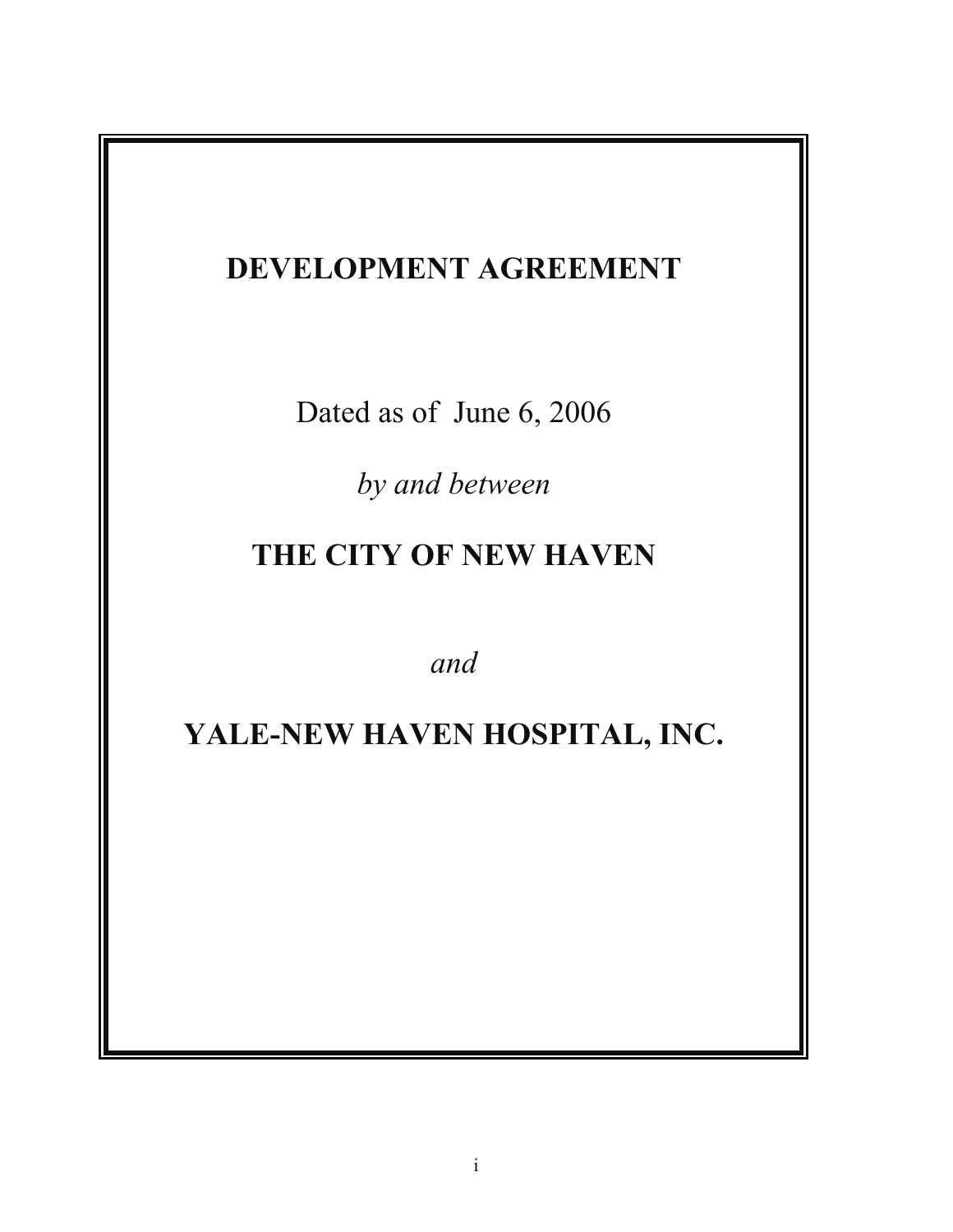| <b>RECITALS:</b>   |  |
|--------------------|--|
| <b>ARTICLE I</b>   |  |
| Section 1.01       |  |
| Section 1.02       |  |
| <b>ARTICLE II</b>  |  |
| Section 2.01       |  |
| Section 2.02       |  |
| <b>ARTICLE III</b> |  |
| Section 3.01       |  |
| Section 3.02       |  |
| <b>ARTICLE IV</b>  |  |
| Section 4.01       |  |
| Section 4.02       |  |
| Section 4.03       |  |
| Section 4.04       |  |
| <b>ARTICLE V</b>   |  |
| Section 5.01       |  |
| Section 5.02       |  |
| Section 5.03       |  |
| Section 5.04       |  |
| Section 5.05       |  |
| Section 5.06       |  |
| Section 5.07       |  |
| Section 5.08       |  |
| Section 5.09       |  |
| Section 5.10       |  |
| Section 5.11       |  |
| Section 5.12       |  |
| Section 5.13       |  |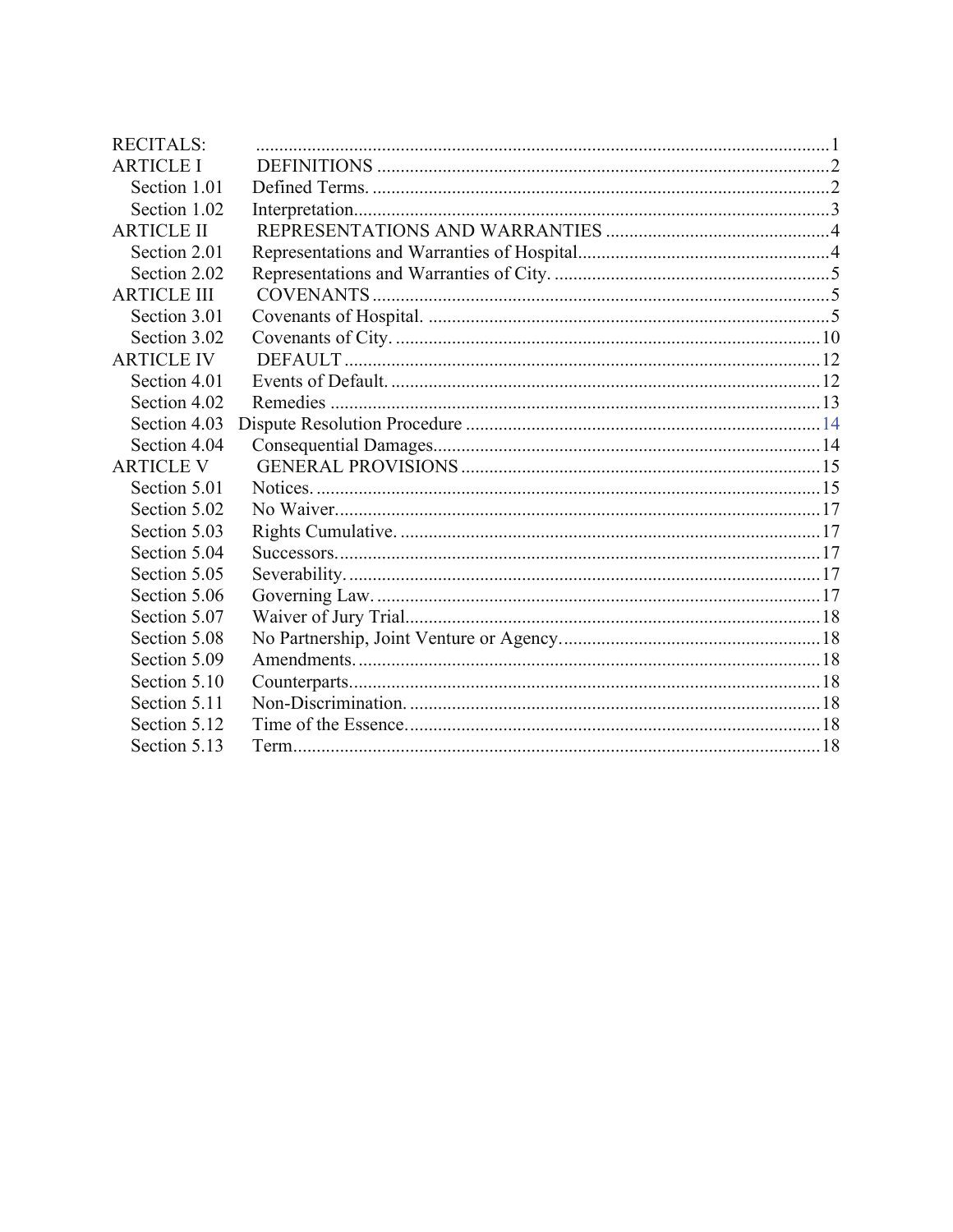**THIS DEVELOPMENT AGREEMENT** (this "Agreement") is made and entered into as of the 6th day of June, 2006, by and between **THE CITY OF NEW HAVEN**, a municipal corporation existing under the laws of the State of Connecticut, with an address at 165 Church Street, New Haven, Connecticut 06510 (as more particularly defined below, "City"), and **YALE-NEW HAVEN HOSPITAL, INC.**, a Connecticut non-profit corporation, with an office at 20 York Street, New Haven, Connecticut 06504 (as more particularly defined below, "Hospital"). Capitalized words and terms used herein have the respective meanings assigned to such words and terms in Article I of this Lease.

#### **RECITALS:**

**WHEREAS,** Hospital has proposed and the City has approved a Site Plan for the development of a state-of-the-art cancer center on its campus in New Haven, Connecticut to provide comprehensive and effective diagnostic and treatment services for cancer patients (the "Cancer Center/North Pavilion"); and

**WHEREAS,** Hospital and the City desire the development of other properties proximate to the Cancer Center/North Pavilion, for uses related or complementary thereto, including specifically, development of a mixed-use project including an 845-car parking garage with a mix of retail, commercial and housing on Lot E and development of an approximately 165,000 square foot medical office building on Park Street (individually the "Lot E Project" and the "Park Street Project", and related improvements (including the Traffic Improvements), collectively with the "Cancer Center/North Pavilion, the "Cancer Center Project" or the "Project"); and

**WHEREAS,** City has agreed to lease to the Hospital the parcels on which each of the Lot E Project and the Park Street Project are to occur, pursuant to the terms of certain Ground Leases, and, upon satisfaction of certain conditions, more specifically set forth therein, to convey to the Hospital (or an approved developer) the parcels, subject to the terms of Land Disposition Agreements; and

**WHEREAS**, in partial consideration of City's commitment to lease and convey such parcels to Hospital (or an approved developer), Hospital has agreed to undertake certain commitments to the City and the community as requested by City, as set forth in this Agreement; and

**WHEREAS,** in partial consideration of the Hospital's agreement to provide these commitments to the City and the community as requested by the City, as set forth in this Agreement, the City has agreed to undertake certain obligations in connection with the timely development of the Cancer Center Project; and

1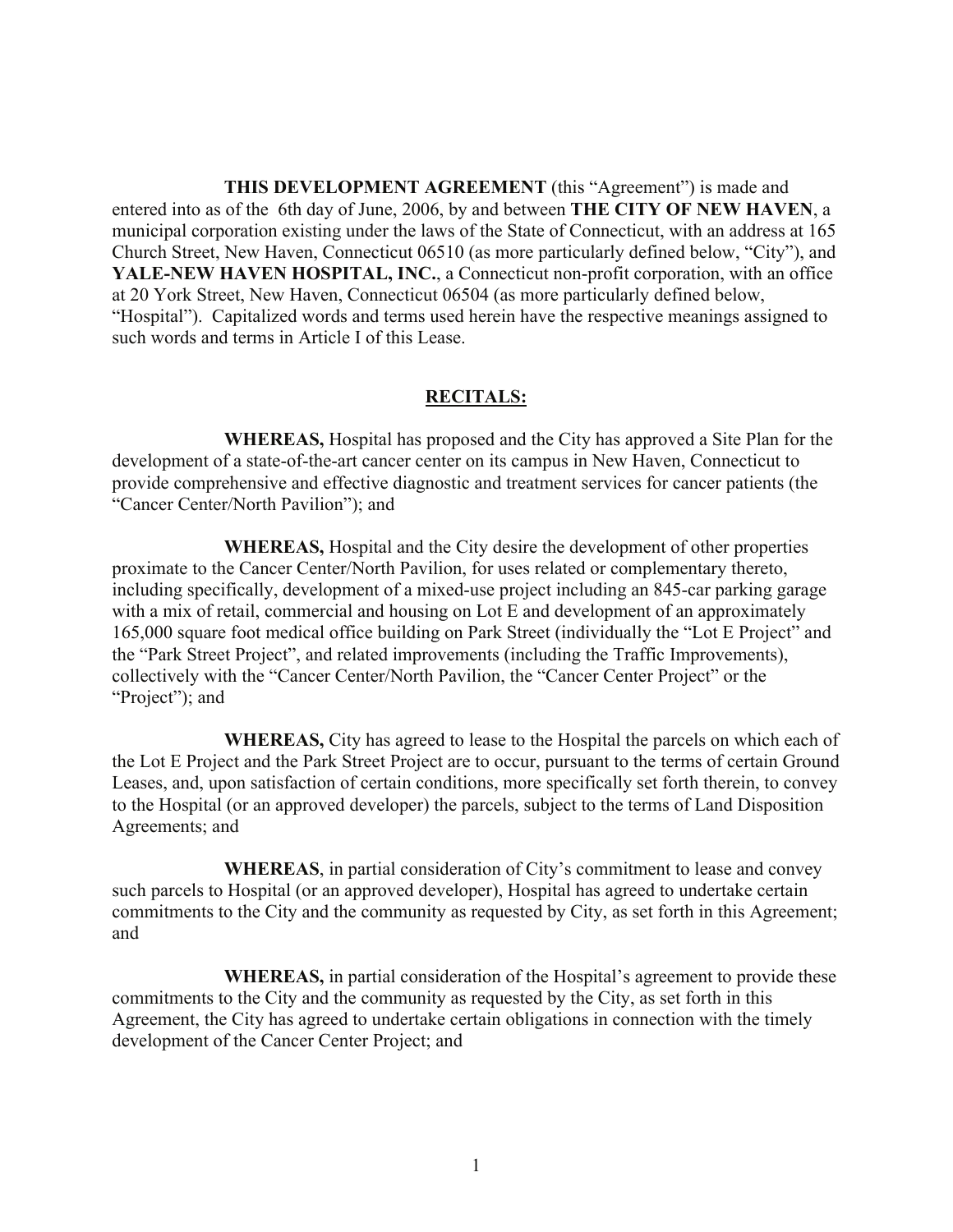**WHEREAS**, the parties agree that each party's commitments as set forth in this Agreement are necessary conditions to the obligations of the other as more fully set forth in this Agreement.

**NOW, THEREFORE,** City and Hospital agree as follows:

### **ARTICLE I**

#### **DEFINITIONS**

#### **Section 1.01 Defined Terms.**

For the purposes of this Agreement, the following terms shall mean:

"Agreement" is defined in the first paragraph hereof, and includes any amendments, modifications or supplements hereto from time to time enacted in accordance herewith.

 "City" shall mean The City of New Haven, Connecticut, organized and existing by virtue of an act of the General Assembly of the State of Connecticut and shall include any of its boards or commissions, and any successor in interest whether by operation of law, or otherwise. The City Economic Development Administrator is authorized to act on behalf of City to implement the provisions of this Agreement.

"CPI" is defined in Section 3.01(k).

 "Environmental Conditions" means any conditions which, under applicable Environmental Laws, require testing, remediation or monitoring.

"Environmental Laws" means any and all laws, statutes, ordinances, rules, regulations, and orders of any Governmental Authority pertaining to the environment, including the federal Clean Water Act, the federal Clean Air Act, the federal Comprehensive Environmental Response, Compensation and Liability Act of 1980, the federal Water Pollution Control Amendments, the federal Resource Conservation and Recovery Act of 1976, the federal Hazardous Materials Transportation Act of 1975, the federal Safe Drinking Water Act, the federal Toxic Substances Control Act, and any comparable or similar environmental laws of the State, including Title 22a of the General Statutes.

"Event of Bankruptcy" means any of the following: (a) if a receiver or custodian is appointed for all or a substantial portion of Hospital's property or assets which appointment is not dismissed within one hundred eighty (180) days; (b) if Hospital files a voluntary petition under the United States Bankruptcy Code or any other bankruptcy or insolvency laws; (c) if there is an involuntary petition filed against Hospital as the subject debtor under the United States Bankruptcy Code or any other bankruptcy or insolvency laws, which is not dismissed within one hundred eighty (180) days of filing, or which results in the issuance of an order for relief against the debtor; or (d) if Hospital makes or consents to an assignment of its assets, in whole or in part, for the benefit of creditors, or a common law composition of creditors.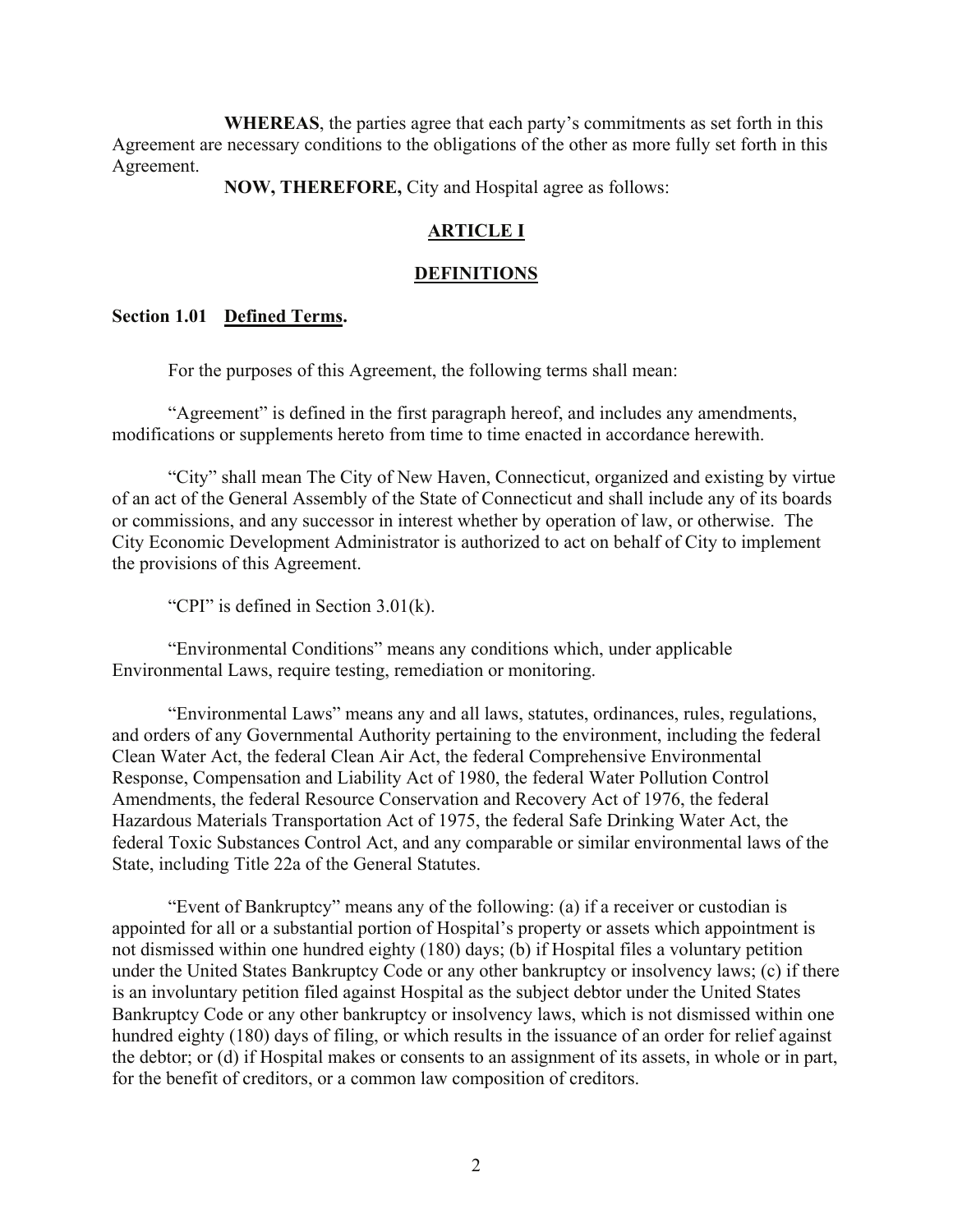"Existing Environmental Conditions" means any Environmental Conditions at the Property existing on the date of this Agreement.

"General Statutes" means the General Statutes of the State of Connecticut, 1958 Revision, as amended.

"Governmental Authorities" means all federal, state or local governmental bodies, instrumentalities or agencies (including municipalities, taxing, fire and water districts and other governmental units).

 "Ground Lease" shall mean collectively, those two certain Ground Leases between City, as Landlord, and Hospital, as Tenant, with respect to the Property, as referenced in the Recitals.

"Hazardous Materials" means (i) any chemical, compound, material, mixture or substance that is now or hereafter defined as or included in the definition of "hazardous substances," "hazardous wastes," "hazardous materials," "extremely hazardous waste," "restricted hazardous waste" or "toxic substances" or terms of similar import under any applicable federal, state or local law, or under the regulations adopted or promulgated pursuant thereto, including Environmental Laws; (ii) any oil, petroleum or petroleum derived substance, any flammable substances or explosives, any radioactive materials, any hazardous wastes or substances, any toxic wastes or substances, or any other materials or pollutants which cause any part of any facility, structure or improvement to be in violation of any Environmental Laws; and (iii) asbestos in any form, urea formaldehyde foam insulation, and electrical equipment which contains any oil or dielectric fluid containing levels of polychlorinated biphenyls in excess of applicable legal or regulatory limits.

 "Hospital" shall mean, Yale-New Haven Hospital, Inc., a Connecticut non-profit corporation, and shall include any successors or permitted assigns whether by operation of law or otherwise, but shall not mean mortgagees. The Senior Vice President of Administration shall be the point person for the Hospital.

"Project" or "Cancer Center Project" shall have the meaning set forth in the Recitals.

 "Project Schedule" shall mean the projected schedule for the development of the Cancer Center Project attached hereto as **Exhibit A**.

 "Property" shall mean that property known as Lot E (2 Howe Street) and 55 Park Street located within the Route 34 corridor in New Haven, Connecticut, as more particularly described in the Ground Lease.

### **Section 1.02 Interpretation.**

(a) Words such as "hereunder," "hereto," "hereof" and "herein" and other words of similar import shall, unless the context requires otherwise, refer to the whole of this Agreement and not to any particular article, section, subsection, paragraph or clause hereof.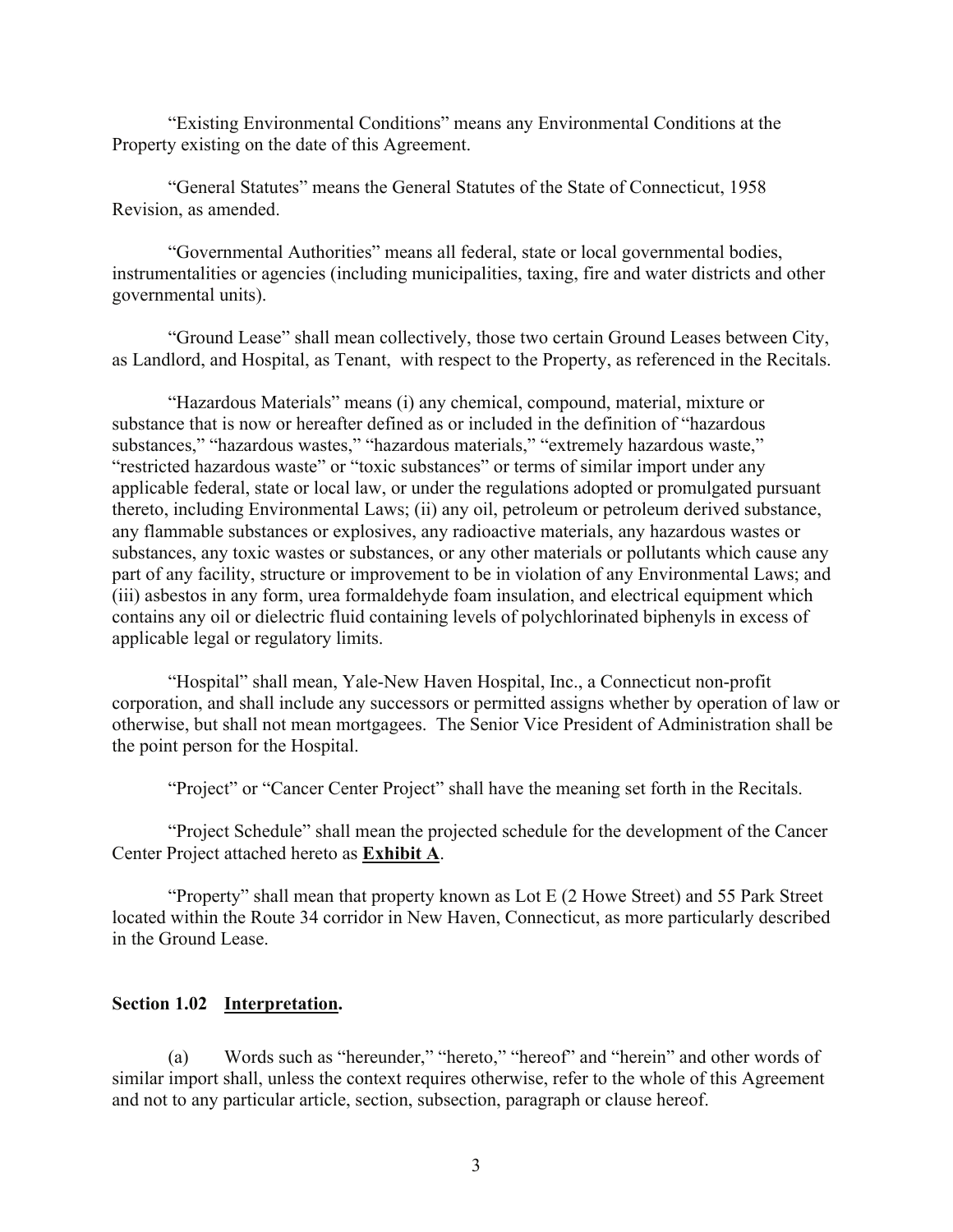(b) A reference to "including" means including without limiting the generality of any description preceding such term and for purposes of this Agreement the rule of *ejusdem generis* shall not be applicable to limit or restrict a general statement, followed by or referable to an enumeration of specific matters, to matters similar to, or of the same type, class or category as, those specifically mentioned.

(c) Any reference to "days" shall mean calendar days unless otherwise expressly specified.

(d) Any reference to any statute, law or regulation includes all statutes, laws or regulations amending, consolidating or replacing the same from time to time, and a reference to a law or statute includes all regulations, codes or other rules issued or otherwise applicable under such law or statute unless otherwise expressly provided in such law or statute or in this Agreement. This rule of interpretation shall be applicable in all cases notwithstanding that in some cases specific references in this Agreement render the application of this rule unnecessary.

(e) All approvals, consents, waivers, acceptances, concurrences and permissions required to be given or made by any party hereunder shall not be unreasonably withheld, delayed or conditioned by the party whose approval, consent, waiver, acceptance, concurrence or permission is required, whether or not expressly so stated, unless otherwise expressly provided herein. Wherever under this Agreement "reasonableness" is the standard for the granting or denial of any approval, consent, waiver, acceptance, concurrence or permission of any party hereto, City shall be entitled to consider governmental considerations, as well as business and economic considerations.

(f) City and Hospital have participated in the drafting of this Agreement and any ambiguity contained in this Agreement shall not be construed against City or Hospital solely by virtue of the fact that either City or Hospital may be considered the drafter of this Agreement or any particular part hereof.

### **ARTICLE II**

### **REPRESENTATIONS AND WARRANTIES**

#### **Section 2.01 Representations and Warranties of Hospital.**

Hospital represents, warrants and covenants that (a) Hospital is a non-profit corporation, duly organized and existing under the laws of the State of Connecticut; (b) Hospital has the legal authority to enter into and carry out the transactions to which it is proposed to be a party; (c) the execution and delivery of this Agreement by Hospital has been duly and validly authorized by all necessary action; and (d) this Agreement is a legal, valid and binding obligation of Hospital, enforceable against Hospital in accordance with its terms.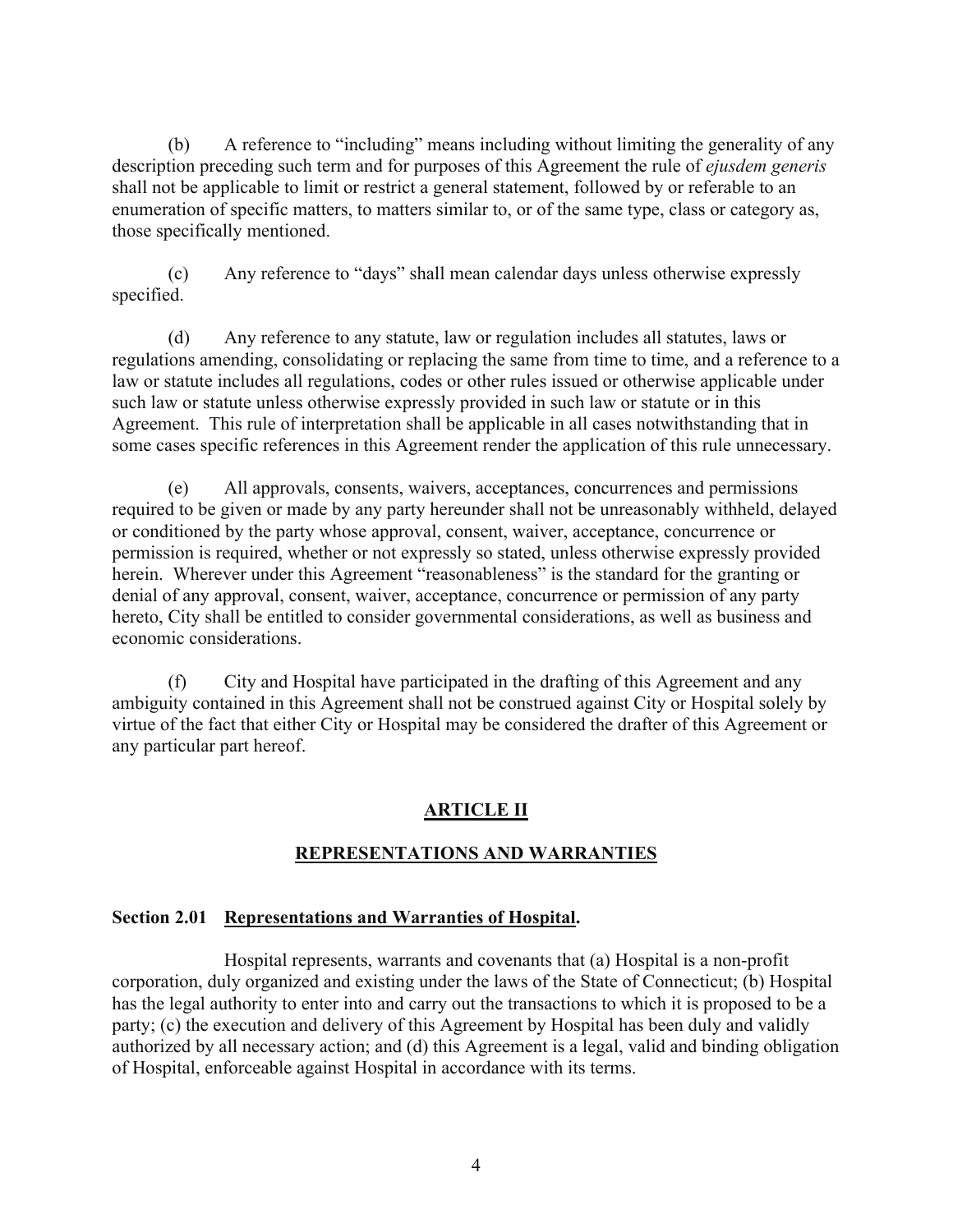### **Section 2.02 Representations and Warranties of City.**

City represents and warrants that (a) City is a municipal corporation validly existing under the laws of the State of Connecticut, (b) City has the legal power and authority to execute and deliver this Agreement and to carry out its terms and provisions, (c) said execution and delivery have been duly and validly authorized by all necessary action, and (d) this Agreement is a legal, valid and binding obligation of City, enforceable against City in accordance with its terms.

## **ARTICLE III**

## **COVENANTS**

### **Section 3.01 Covenants of Hospital.**

Hospital hereby covenants and agrees as follows:

 (a) Economic Development Payment. For each of the twelve (12) month periods commencing on, respectively, October 1, 2007, October 1, 2008, October 1, 2009 and October 1, 2010, Hospital shall pay to City \$300,000 (i.e., \$1,200,000 aggregate) for housing and economic development in the neighborhoods adjacent to Hospital's campus. Such payment shall be made no later than November 1 of each such twelve (12) month period. City's Economic Development Administrator shall determine the allocation and uses of such funds, and Hospital shall not be responsible for such allocation and use.

 (b) Career Ladder Program. Hospital shall provide \$100,000 per year no later than July 1 of each year starting July 1, 2006, for at least five (5) years to establish career ladder programs that will allow Yale New Haven employees employed in entry level non-healthcare positions and one hundred (100) residents from the neighborhoods surrounding Hospital's campus, the opportunity to enter the healthcare field. It is anticipated that at least twenty-five (25) individuals will be served by this program annually. This funding shall support recruitment, training, and education for positions such as nurses' aides, respiratory therapists, phlebotomists, x-ray technicians, laboratory technicians, radiology technicians, diagnostic medical sonogram technicians, nuclear medicine technicians, dietary technicians and other healthcare related jobs. Hospital shall submit an annual report that includes the number of employees enrolled in career ladder programs (identifying each program), the positions presently held by each such employee and salary range, the number of employees promoted, the number of residents enrolled in each program, the number graduating from each program and the number hired, to the City's Community Services Administrator.

 (c) Nursing Career Ladder Program. No later than July 1, 2006, Hospital shall increase its commitment to its existing nursing career ladder program from \$100,000 annually to a minimum of \$200,000 annually, for a minimum of five (5) years. Such program shall be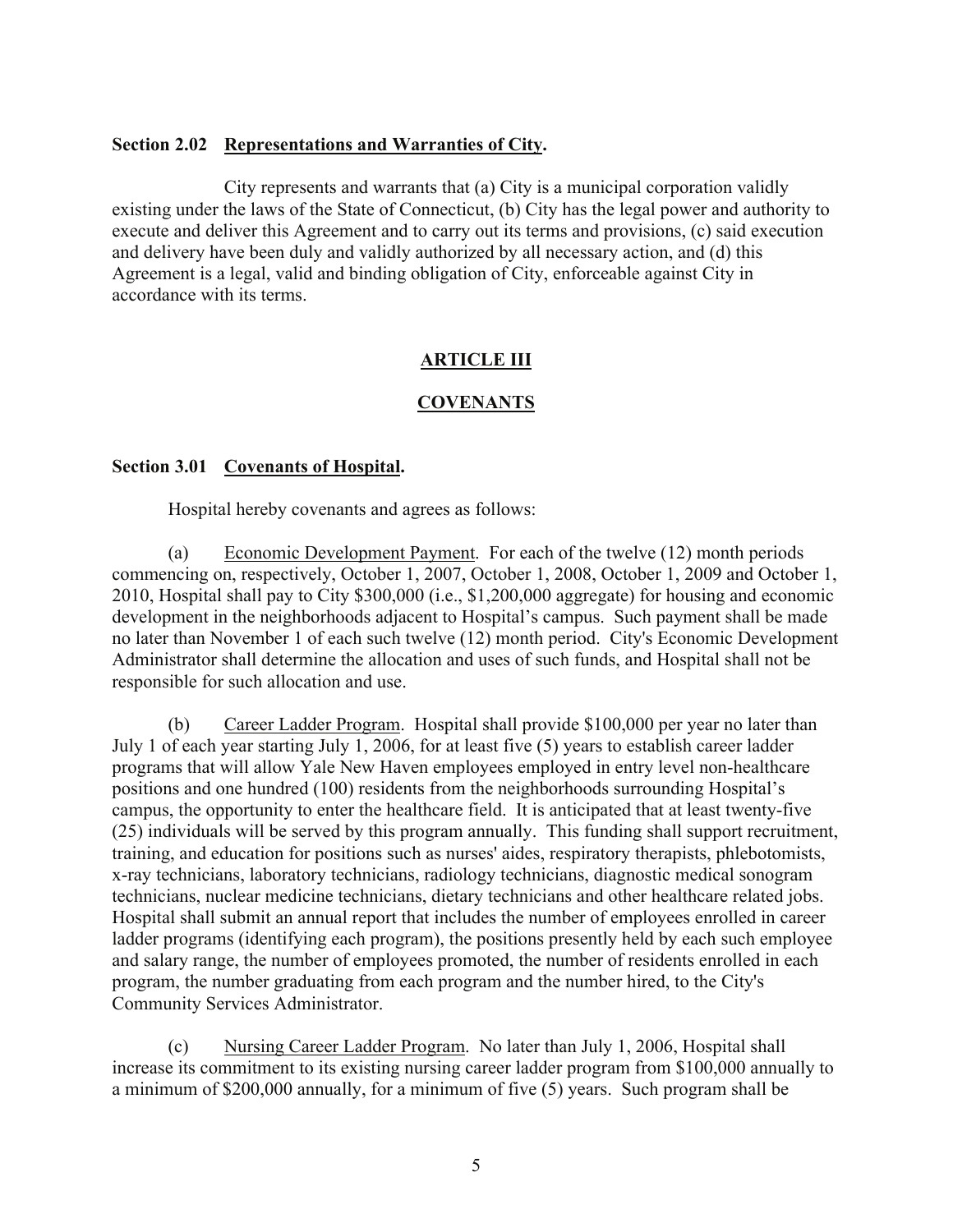designed to create employment opportunities in the nursing field for residents of the City of New Haven. It is anticipated that at least thirty (30) individuals will be served by this program biannually. Hospital shall deliver to City's Community Services Administrator an annual report on the program, showing Hospital's compliance with the requirements of this Section 3.01(c). Hospital's contribution under this Section 3.01(c) shall be in addition to its contributions under Section 3.01(b) above.

 (d) Outreach Coordinators. Commencing in 2006, Hospital shall make an annual investment of \$140,000 before July 1 of each year, for a minimum of five (5) years, to fund two (2) new City positions: an asthma outreach coordinator and an uninsured children's outreach coordinator. City shall have sole authority for the selection of the individuals to fill these positions. Such individuals shall coordinate with representatives of Hospital in order to identify and serve children residing in the City of New Haven who either (i) suffer from asthma or asthma-related conditions, or (ii) are not covered by health insurance.

 (e) Medical Area Planning. Hospital will participate in Phase II of the medical area planning study to be conducted by City and involving a number of other healthcare providers and other institutional participants located in the City of New Haven, including Yale University, Yale School of Medicine and Connecticut Mental Health Center. One (1) resident of the City of New Haven appointed by the Mayor and two (2) residents from the development area (one from the Hill Neighborhood, one from the Dwight Neighborhood) recommended by the Aldermen of the development area in consultation with the Hospital and appointed by the President of the Board of Aldermen will participate in the medical area planning study. Hospital shall contribute toward the cost of such study in proportion to the total Phase I and Phase II contributions of the other institutional participants; provided, however, in no event shall Hospital be required to contribute more than \$75,000 to such study. The scope of such study and any participants other than those specifically identified above shall be reasonably acceptable to both Hospital and City.

 (f) Traffic Improvements. No later than July 1, 2008, Hospital shall complete at its sole expense installation of the twelve (12) traffic-actuated signals at the intersections of North and South Frontage Road and the following streets: Orchard, Dwight, Howe, Park, York and College, and shall be completed in a manner reasonably acceptable to the City of New Haven Traffic and Parking Department and the City Engineer.

 (g) Youth Initiative. Hospital will contribute \$100,000 per year for a minimum of five (5) years to the Youth Initiative established by the Mayor of the City of New Haven. Such contribution shall be made prior to July 1 in each year, commencing July 1, 2006.

 (h) Parking Demand Management Plan. No later than December 31, 2006, Hospital will prepare and submit to City a draft parking demand management plan, setting forth Hospital's efforts to encourage use of public transportation, car pooling and other actions designed to reduce the number of cars parking in and around Hospital's campus. In preparing such plan, Hospital will consult with the City of New Haven Department of Traffic and Parking and the New Haven City Plan Commission. The draft parking demand management plan will be subject to public comment at a public meeting of the New Haven City Plan Commission. Hospital shall establish a parking demand management advisory committee, including a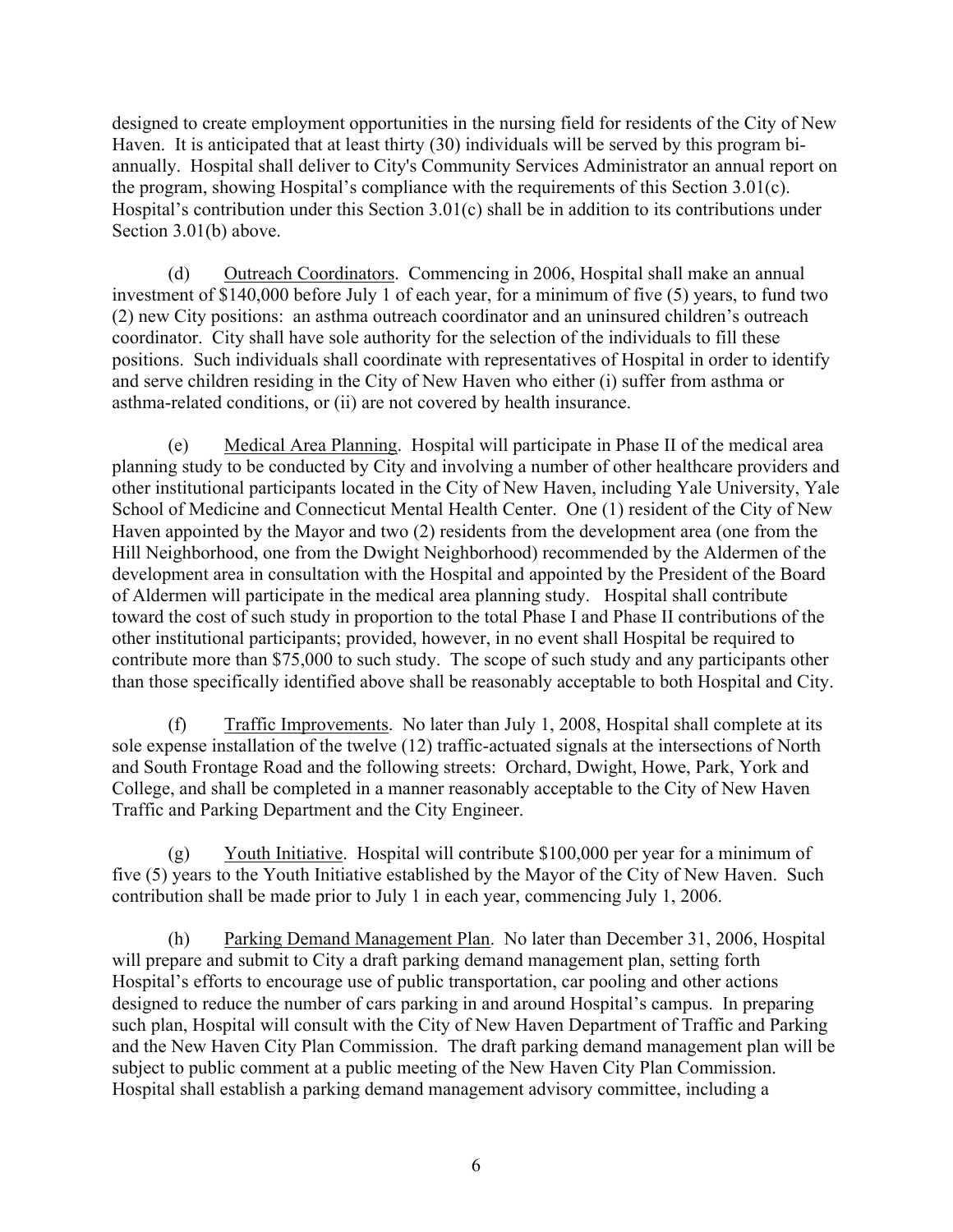representative of the Board of Aldermen, the Director of Traffic and Parking, the Director of the New Haven Parking Authority, a representative of the Yale Medical School, one (1) resident of the City of New Haven appointed by the Mayor (subject to the reasonable approval of the Hospital), two (2) residents from the development area recommended by the Aldermen of the development area in consultation with the Hospital and appointed by the President of the Board of Aldermen and shall provide annually, no later than December 15 of each year, to the Executive Director of the New Haven City Planning Department a progress report on the implementation of its parking demand management program.

 (i) City Residents. Commencing in calendar year 2006 and continuing for not less than five (5) years, Hospital shall hire in each calendar year no less than 100 residents of the City of New Haven for full-time positions with Hospital. Hospital shall direct its recruiting efforts for such positions so as to maximize the number of positions filled by residents of the neighborhoods surrounding Hospital's campus, to the extent feasible. As part of this effort, Hospital shall establish a comprehensive training program for residents through a collaborative effort that includes institutional and organizational partners, such as educational institutions of higher learning and work force development organizations.

 (j) Citizen's Advisory Committee. Hospital will establish a citizen's advisory committee to review issues and advise on free care policies, publish an annual report to be made publicly available, and create a comprehensive program by December 31, 2006 to enhance the numbers of patients who receive financial assistance and federal or state entitlements. Membership on such committee shall consist of one (1) city official to be designated by the Mayor, one (1) member of the Board of Aldermen representing the majority party and appointed by the President of the Board of Aldermen, one (1) member of the Board of Aldermen representing a minority party and appointed by the President of the Board of Aldermen, one (1) member of the Board of Aldermen's Human Services Committee and appointed by the President of the Board of Aldermen, two (2) members of the Ecumenical Free Bed Fund Committee, one (1) member of ASHA/SHOUT or its successor, one (1) representative from the Hill Health Clinic, one (1) representative from Fair Haven Health Clinic, two (2) community members at large jointly agreed to by the Hospital and the Mayor, and two (2) representatives of the Hospital administration. Members shall serve for two (2) year terms. It is the intention of the parties that such committee shall remain in place until the earlier of (a) termination of this Agreement, or (b) Hospital and City mutually agree that such committee is no longer necessary or useful for its intended purpose.

 (k) Voluntary Payment. Beginning on or before June 1, 2006 and on or before the anniversary of that date in each year thereafter for a period of no fewer than five years, Hospital shall make a voluntary payment to City based on the following formula:

 The product of (i) the sum of (A) the average number of full-time equivalent Hospital employees (FTEs) during the prior year, plus (B) the average number of Hospital beds maintained for patients during the prior year, times (ii) \$250. In 2006 and all subsequent years that the Hospital makes this voluntary payment, the multiplier will be \$250 multiplied by 1 plus the percentage change in the Consumer Price Index for All Urban Consumers, All Items, U.S. City Average (1982 – 1984 equals 100), as published by the U.S. Bureau of Labor Statistics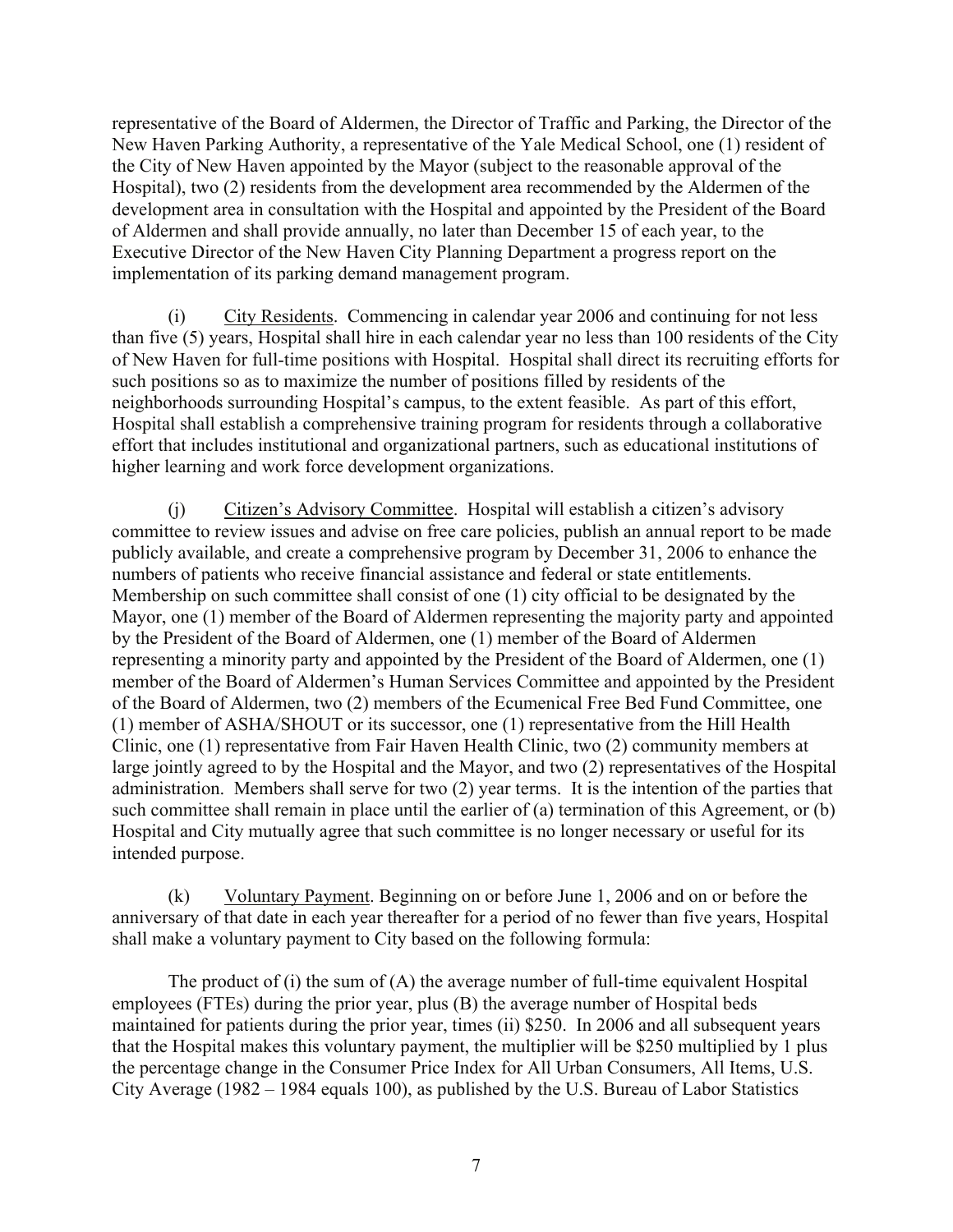("CPI"), between the CPI in April 2006 and the CPI in April of the year the voluntary payment is made. Should CPI be discontinued, Hospital shall substitute a reasonably comparable alternate index of inflation. For administrative purposes, Hospital will recalculate the number of FTEs and beds on both the third anniversary of the date of the initial payment and upon the opening of the North Pavilion/Cancer Center, and, thereafter, upon the third anniversary of the last of those two recalculations and shall use the revised number for the following three years (i.e. the first recalculation in 2009 will be the basis for payments in 2009, 2010, 2011 provided that if the North Pavilion/Cancer Center opens in 2010, the basis for the payments in 2011, 2012, 2013 shall be a recalculation reflecting the building's opening). At the time of each such recalculation, Hospital will certify to City the average number of its full-time equivalent employees and the average number of Hospital beds in the prior year.

 The Hospital may elect to discontinue such voluntary payments after the initial five-year period. The Hospital will give the City one year's prior written notice and make two, final contributions, each equal to one-half of the last full contribution in each of the two years following the discontinuance notice.

 Hospital shall receive a credit toward the amount of the voluntary payment payable in a year for each of the following:

 (i) its payment in such year toward the career ladder program, as described in Section  $3.01(b)$ ;

 (ii) its payment in such year toward the nursing career ladder program in excess of \$100,000, as described in Section 3.01(c) (Hospital not to receive any such credit for its first \$100,000 paid toward such program in a year);

 (iii) its payment in such year of \$140,000 for the outreach coordinators, as described in Section 3.01(d);

 (iv) any amounts paid by Hospital in such year for the traffic improvements described in Section 3.01(f) in excess of \$1,200,000 (Hospital not to receive any credit for the first \$1,200,000 spent on such improvements);

 (v) its payments in such year toward the Youth Initiative, as described in Section  $3.01(g)$ ; and

 (vi) any (A) payments-in-lieu of taxes imposed on the Hospital, or (B) payments of taxes on Hospital-owned property that is currently exempt from real property taxes made by the Hospital to the City.

(l) Indemnification. Hospital shall indemnify, defend and hold harmless City and its officials, employees and agents (the "Indemnified Parties" and each an "Indemnified Party") from and against any and all liability, fines, suits, claims, demands, judgments, actions, or losses, penalties, damages, costs and expenses of any kind or nature, including, without limitation, reasonable attorneys' fees made or asserted by anyone whomsoever, due to or arising out of any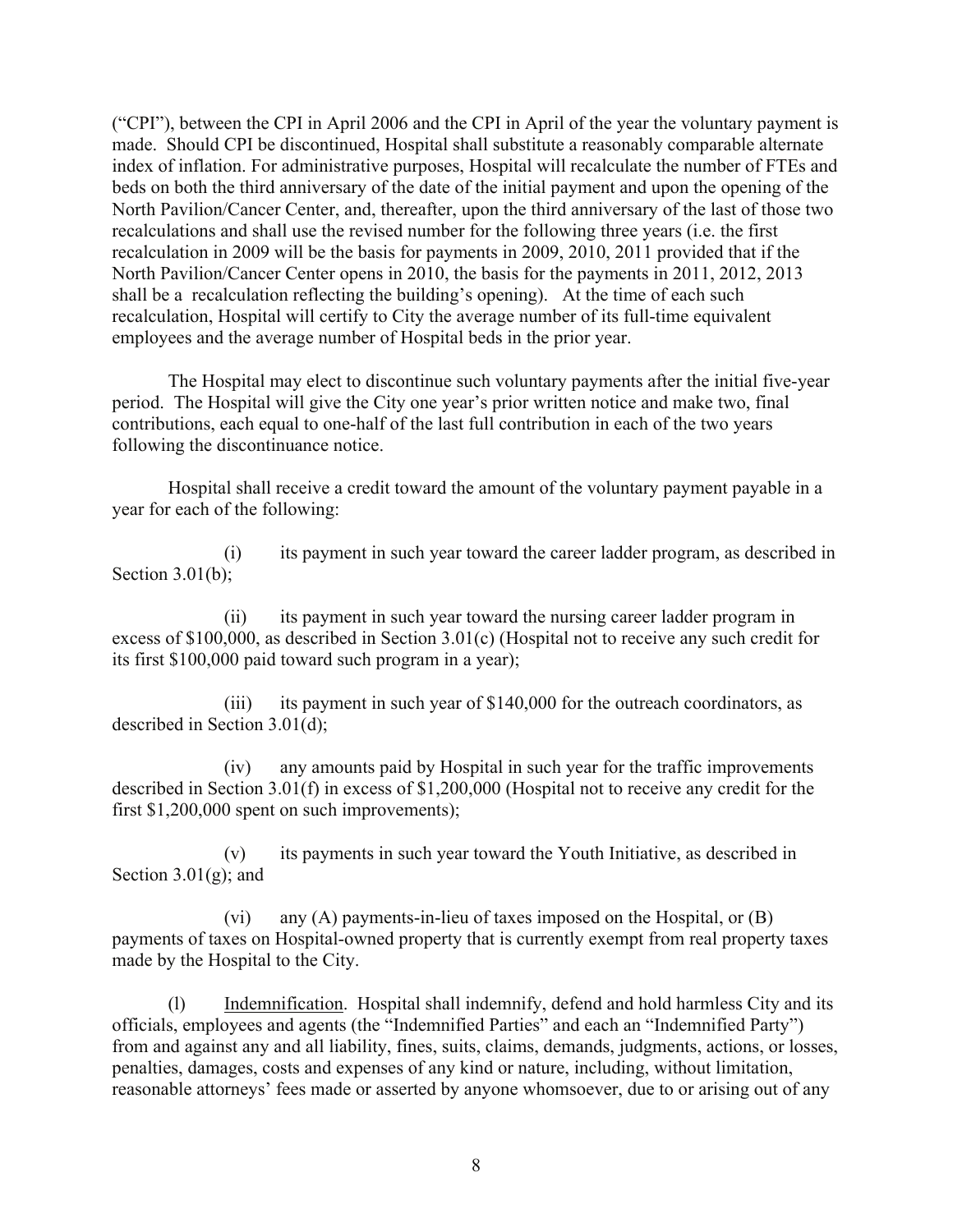Environmental Conditions on the Property, including Existing Environmental Conditions. Hospital shall conduct any defense pursuant to its obligations under this paragraph with counsel of its choosing which is reasonably acceptable to City. If Hospital is required to defend any action or proceeding pursuant to this paragraph, to which action or proceeding City desires to be made a party, City shall be entitled to appear, defend, or otherwise take part in the matter involved, at City's election and sole cost, by counsel of its own choosing, provided any such action does not limit or make void any liability of any insurer hereunder with respect to the claim or matter in question. Hospital's liability under this paragraph to any Indemnified Party shall be reduced by (i) the net insurance proceeds actually received by such Indemnified Party, from any insurance obtained by Hospital or City, and (ii) proceeds received by such Indemnified Party from any third party. In connection with any claim subject to indemnification under this paragraph, the Indemnified Party shall cooperate with respect to the defense and/or settlement of any claim as to which an indemnity is provided by this paragraph. This indemnification clause shall survive the termination or expiration of this Agreement for a period of ten years, provided the City is not then in default hereunder.

(m) Park Street Patient Parking. The Board of Aldermen has approved the use of eleven (11) on-street parking spaces situated on Park Street for purposes of short-term patient parking (the "Parking Spaces". With respect to the Hospital's use of these Parking Spaces, the following shall apply:

 (i) Management of parking operations shall be undertaken by a professional parking space operator as part of the Hospital's overall management of parking spaces (now or hereafter existing) serving the Cancer Center and/or Yale New Haven Hospital as a whole.

 (ii) The City shall remove the parking meters currently operating with respect to the Parking Spaces.

 (iii) From Monday through Friday, Hospital shall operate the Parking Spaces on a valet parking basis, 6:00am through 8:00pm (the "Hospital Priority Hours"). During the Hospital Priority Hours on weekends, the Parking Spaces may be used by Hospital as priority parking for the Cancer Center on such basis as Hospital shall reasonably determine. Any increase or decrease in the valet parking (days or hours) shall require the written approval of the City's Director of Traffic and Parking, which shall not be unreasonably withheld. During non-Hospital Priority Hours, the Parking Spaces shall be available for general public use.

 (iv) Hospital shall be responsible for erecting appropriate signage concerning the provisions of Section 3.01 (m) (iii) above, subject to the reasonable approval of the City's Director of Traffic and Parking.

 (v) Hospital security shall be responsible for enforcement issues arising out of the provisions of this Section 3.01 (m) (v), including the issuance of parking tickets (for so long as Hospital Security continues to have the right to issue parking tickets in general) provided that any towing of vehicles must be authorized and ordered by the New Haven Police Department, or by the Department of Traffic and Parking. It is understood that except as aforesaid, the City shall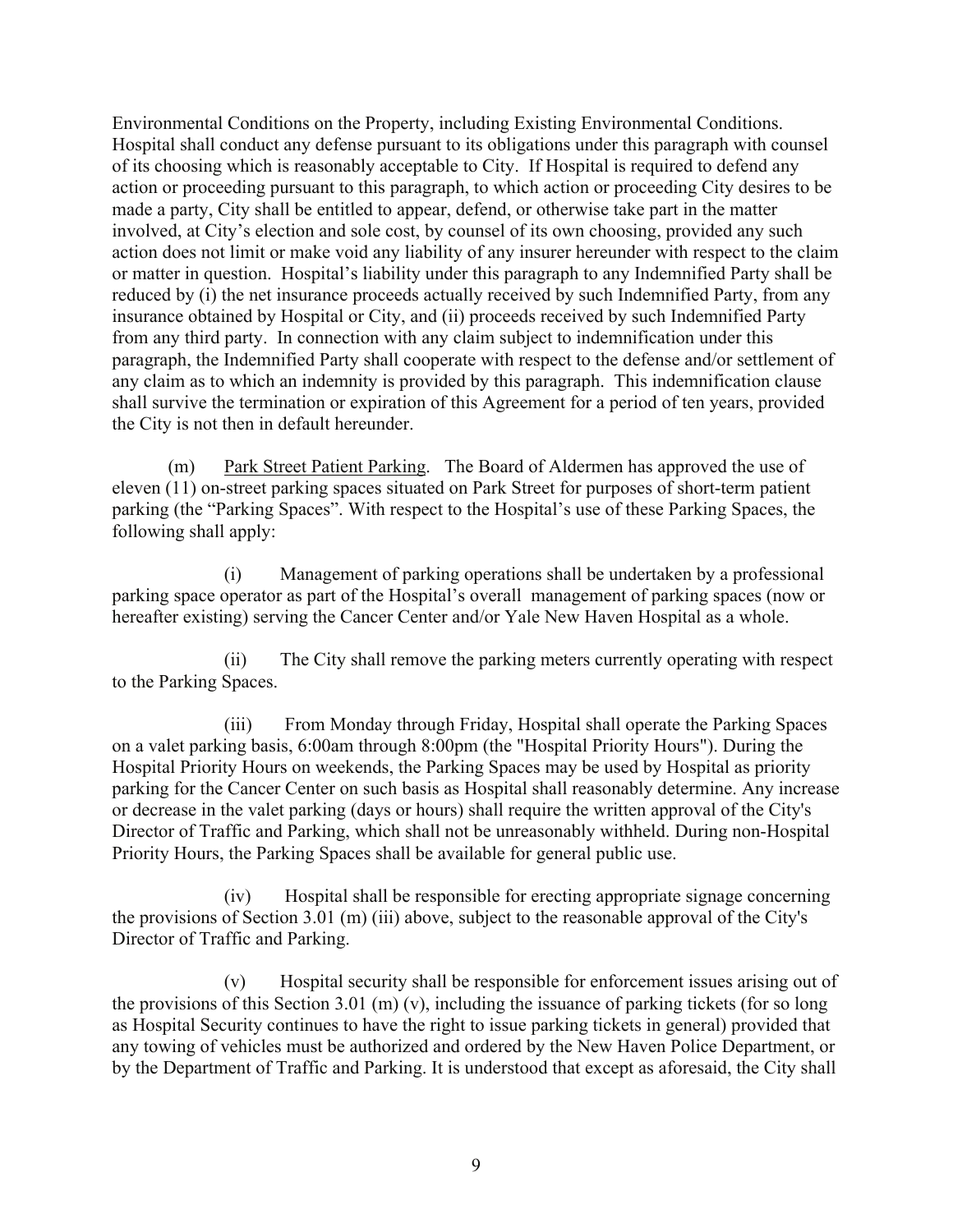not be responsible for enforcement. The City shall cooperate with the Hospital in ordering towing necessary to make the Parking Spaces available during the Hospital Priority Hours.

 (vi) Except as otherwise set forth herein, the public right of way on Park Street and any and all rights of the City appurtenant thereto, shall not impair, interfere or in any manner limit the City's right to maintain and/or alter the public right of way and all utilities thereunder, which may include the temporary closure of the Parking Spaces from time to time.

 (vii) Hospital shall hold the City harmless from and indemnify the City against, all liability arising from the use of the Parking Spaces during the Hospital Priority Hours, unless caused by the gross negligence or willful misconduct of the City, and shall carry public liability insurance in an amount reasonably acceptable to the City with respect to any such liability, with the City named as an additional insured, and shall deliver to the City a certificate of such insurance on an annual basis.

## **Section 3.02 Covenants of City.**

City hereby covenants and agrees as follows:

 (a) Support for Project. City shall work collaboratively and in good faith with Hospital and any approved private developer to bring to fruition the Cancer Center Project, provided that City shall not be obligated to expend material sums in fulfilling such covenant. Without limiting the foregoing, the City shall exercise its obligations and its rights with respect to developer approval, design approval, extension of the term of the Ground Lease or such other approvals and consent as are set forth, in a manner consistent with its obligation to support the Cancer Center Project and the Project Schedule attached hereto as **Exhibit A**.

 (b) City Approval of Developer. The City and the Hospital agree that it is desirable for the Hospital to assign its rights and obligations under each Ground Lease, including, specifically, the purchase option thereunder, to one or more private developers to develop the proposed Project for each Property. The City (acting through its Economic Development Administrator and the Executive Director of the City Plan Department) shall have the right to reasonable approval of the developer for each Project as follows: For each Property, the Hospital shall deliver to the City a list of no fewer than eight (8) developers to whom it intends to send a Request for Proposal (RFP) for development of each Project, along with the proposed form of RFP. The City shall have five (5) business days from receipt within which to notify the Hospital of any developers of which it disapproves or developers on the list about whom it wishes additional information not readily available to it online, and to provide any suggested revisions of the RFP. The Hospital shall provide the revised RFP to the City at least five (5) business days prior to distribution to developers. The Hospital shall deliver the RFP to all developers on its list other than those disapproved, provided it shall send an RFP to no fewer than four (4) developers. Hospital shall share with the City the RFP responses. The City (acting through its Economic Development Administrator and the Executive Director of the City Plan Department), shall, at its option, participate in the developer interviews. Upon completion of an initial developer review and interview process conducted by the Hospital, the Hospital shall select a developer from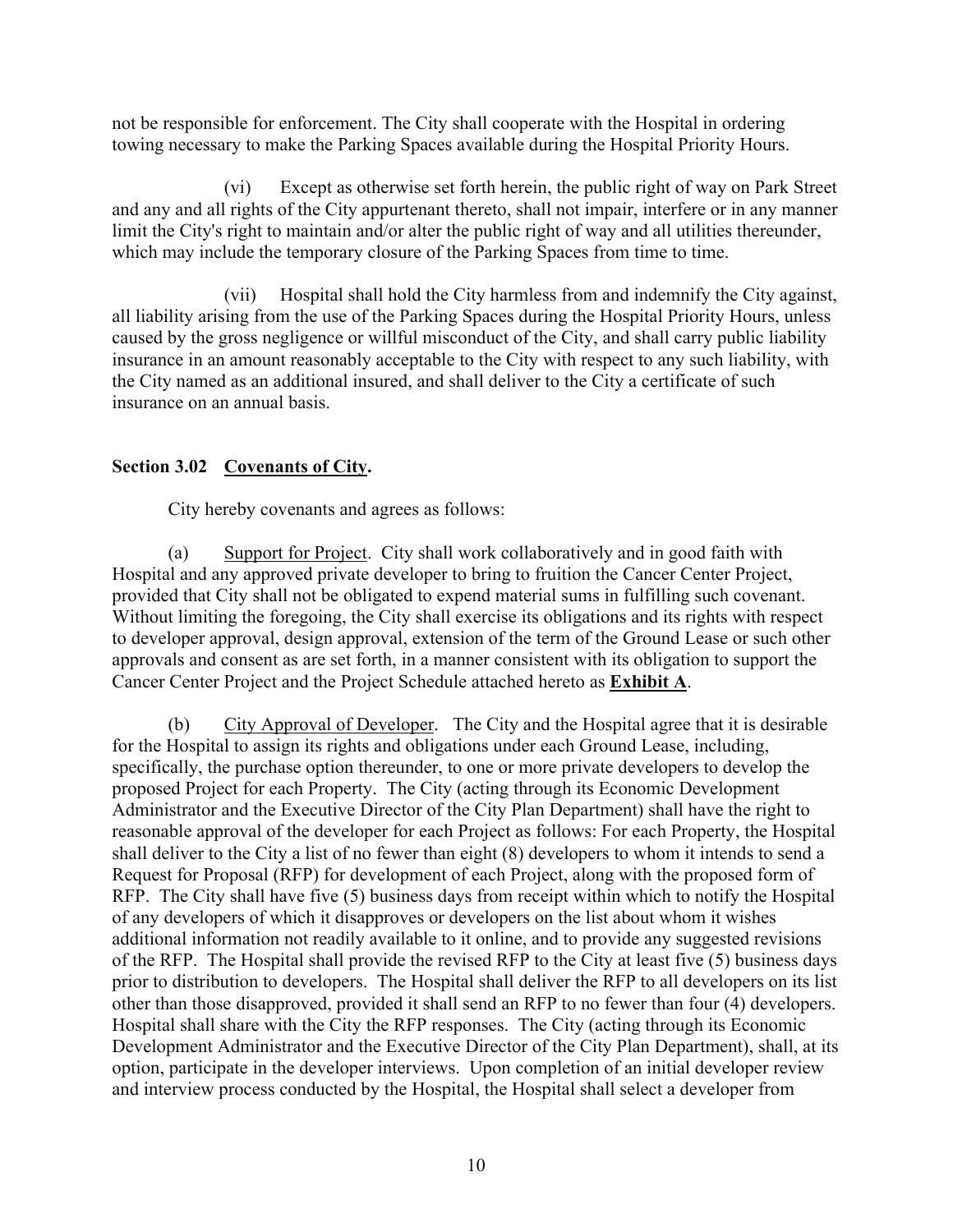among the developers not disapproved by the City, and the Hospital shall notify the City of the preferred Developer. The Hospital's developer selection process will remain confidential and proprietary until a formal arrangement with the Developer is reached.

 (c) City Participation in Design of Improvements. The City shall have the opportunity (acting through its Economic Development Administrator and the Executive Director of the City Plan Department) to participate in the design process for each Project as follows: The Hospital shall consult with the City on the requirements and project description set forth in the RFP and the City shall suggest specific requirements and project descriptions it considers important. Thereafter, with respect to each Project, the Hospital shall deliver to the City schematic design drawings for the Project reasonably consistent with the RFP. The City shall have fifteen (15) days after receipt to provide written comments on the schematic design, specifying recommended alterations. Upon resubmission of the schematic design drawings, the City shall have four (4) weeks within which to hold two meetings for community review of the schematic design for the Lot E Project (one in the Hill neighborhood and a second in the Dwight and West River neighborhoods) and provide additional comments, in writing, to the Hospital. Upon resubmission of revised schematic design drawings, the City and the Hospital design team shall meet within five (5) days to endeavor to resolve any differences. This review process shall be in addition to and not in lieu of Site Plan review by the City Plan Commission. The City shall be reasonable in its proposals with consideration given to the visual impact that the design would have on the surrounding neighborhood, market conditions and economic viability of the Project, pedestrian enhancements, and the reasonable needs and concerns of the community, the developer and the Hospital, and shall, in any event, allow for the following improvements:

 (i) The improvements on the Park Street property are to consist of a multistory medical office building to serve as an adjunct to the new North Pavilion/Cancer Center, having approximately 170,000 sq. ft with approximately 13,000 sq. ft of retail along Park Street. As planned, the Park Street Building will include the transportation tower connecting loading docks beneath the building and/or the adjacent Air Rights Garage with the North Pavilion/Cancer center via a tunnel under South Frontage Rd. and a pedestrian walkway above.

 (ii) The improvements on the Lot E are to consist of a structured parking facility of no more than 6 levels above ground level, with approximately 845 parking spaces (472 to satisfy zoning for the North Pavilion plus 273 to replace surface parking spaces currently on Lot E plus an additional 100 spaces), with mixed-use space appropriately wrapping the parking facility (which may include retail, office and housing) at street level and on other levels, to be designed in such a way as to blend in with the surrounding neighborhood. The composition and design of the mixed use space shall be determined taking into account the visual impact that the improvements will have on the surrounding neighborhood, market conditions and economic viability, pedestrian enhancements and the reasonable needs and concerns of the community, the Approved Developer and the Hospital.

 (d) Traffic Improvements. City acknowledges and agrees that the Department of Traffic and Parking and the New Haven Parking Authority have indicated their support for the Hospital's Application to the State Traffic Commission, filed on May 8, 2006. The Application includes preliminary plans for (i) certain traffic improvements at the east end of the Air Rights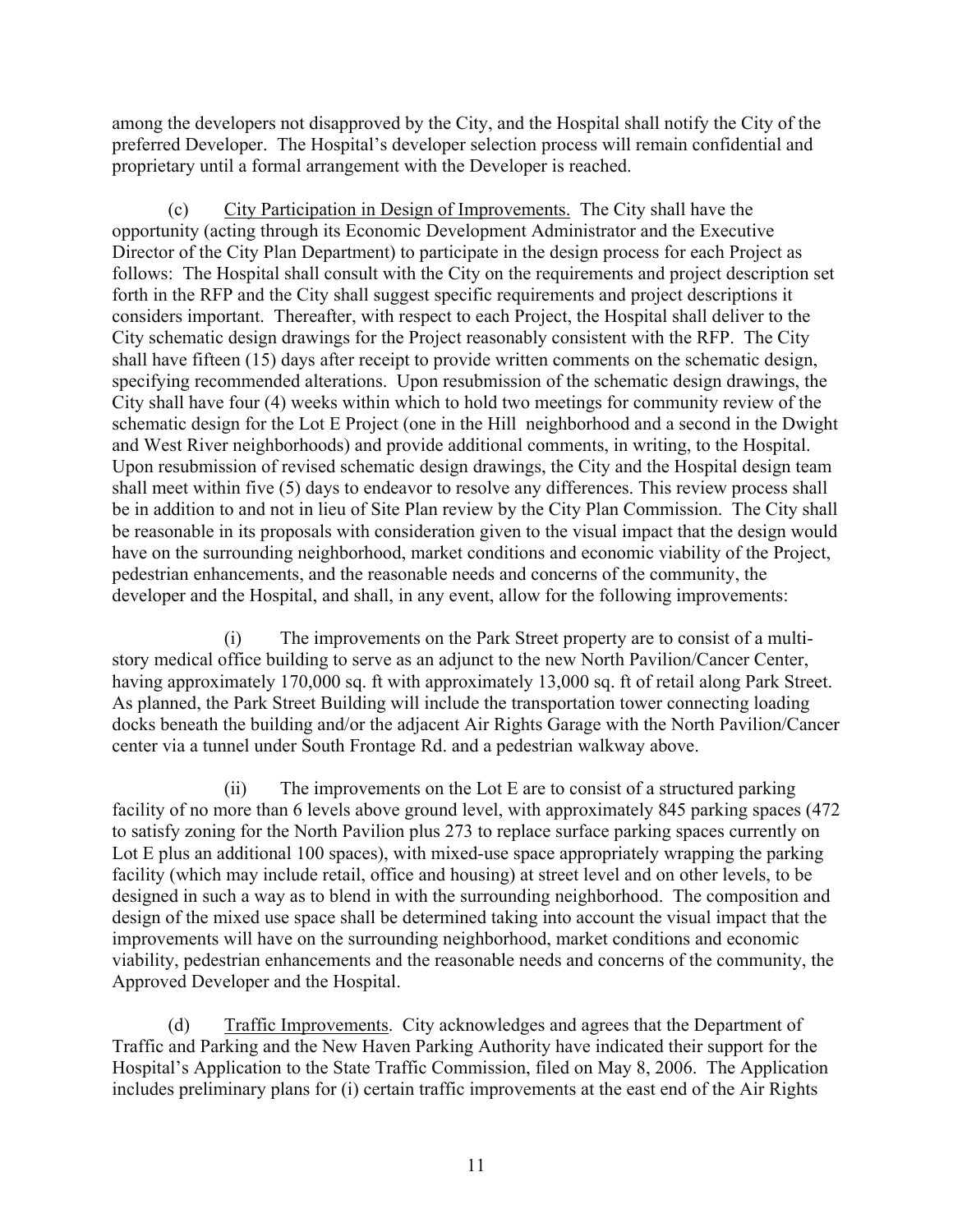Garage ("ARG"), including, specifically a roundabout to permit direct access to the ARG from Route 34, (ii) modifications to the ramp system on the south side of the ARG to permit direct egress from the ARG to Route 34, and (iii) modifications to the internal ARG ramps (collectively, the "Traffic Improvements")**.** The City shall work cooperatively with Hospital (or the private developer selected in accordance with the Ground Lease) in finalizing expeditiously the plans for such improvements and in seeking all necessary approvals for the Traffic Improvements from (A) the State of Connecticut Department of Transportation for Traffic Improvements, and (B) the State Traffic Commission in connection with the Cancer Center/North Pavilion, the Lot E Project and the Park Street Project

 (e) Easements, Licenses and Access. The Board of Aldermen has authorized the Mayor to enter into certain permanent easements and/or licenses for the South Frontage tunnel and bridge, the Under Air Rights Garage loading dock, South Frontage and Park Street earth retention systems, and other improvements and utilities, vaults, footings other similar purposes, to permit or facilitate performance of the Developer's obligations with respect to the Construction Work or the use or maintenance of its facilities, will be required, and the parties have agreed that such easements and licenses shall be substantially in the forms that are attached hereto as **Exhibit B.** The City and the New Haven Parking Authority acknowledge that additional licenses or easements for similar and related purposes may be required. The future granting of all such easements and licenses are hereby approved in principle; provided that the Developer shall provide City and/or the New Haven Parking Authority, as the case may be, with detailed plans of those improvements that will be the subject of the easements and licenses in question for final approval by the City's Economic Development Administrator and/or the Executive Director of the New Haven Parking Authority, which approval will not be unreasonably withheld, conditioned or delayed; and provided further that with respect to any such license or easement granted by the City, the Developer shall comply with customary City requirements with respect to insurance.

### **ARTICLE IV**

### **DEFAULT**

#### **Section 4.01 Events of Default.**

- (a) The following shall constitute an Event of Default by Hospital:
	- (i) an Event of Bankruptcy;
	- (ii) a failure to perform any monetary covenant on the part of Hospital to be performed, and to cure such failure within five (5) business days of notice thereof from City; and
	- (iii) a failure to perform any other covenant or condition of this Agreement on the part of Hospital, and to cure such failure within thirty (30) days of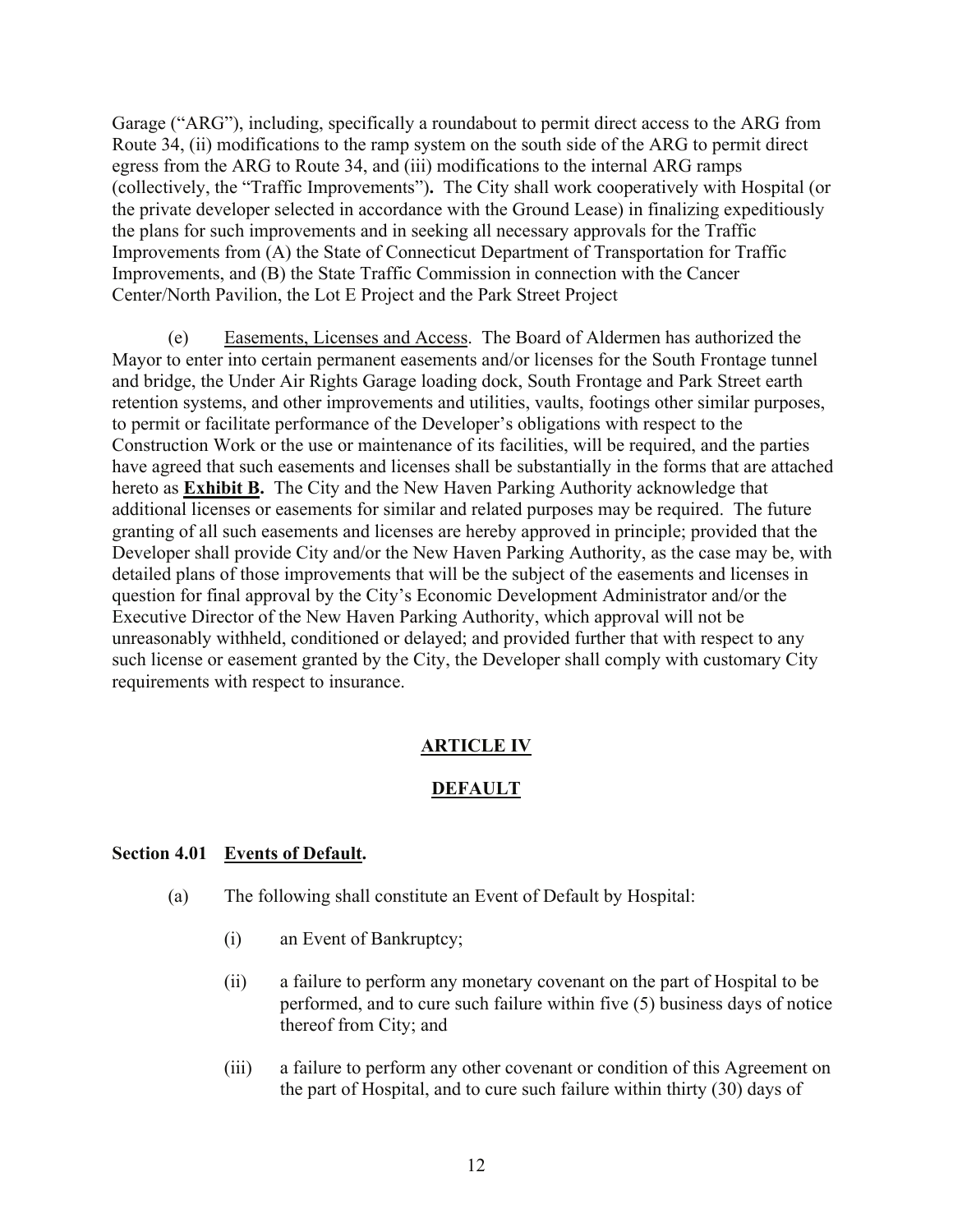notice thereof from City or such longer time as may be required to cure such failure provided Hospital has commenced and is diligently pursuing such cure.

- (b) The following shall constitute an Event of Default by City:
	- (i) a failure to perform any covenant or condition of this Agreement on the part of City, and to cure such failure within thirty (30) days of notice thereof from Hospital or such longer time as may be required to cure such failure provided City has commenced and is diligently pursuing such cure.

### **Section 4.02 Remedies**

- (a) Hospital and City acknowledge and agree:
	- (i) that in securing the covenants and agreements of Hospital in this Agreement, City is and shall be acting on behalf of and is vested with the public rights and interests of the citizens of the City of New Haven;
	- (ii) that the terms and provisions of this Agreement are unique matters of public interest; that the performance called for by this Agreement is unique and cannot be replaced by any substitute performance; and that it is essential to the preservation and betterment of the public welfare that the Hospital and City perform and discharge their obligations hereunder; and
	- (iii) that the failure of Hospital or City to perform their obligations hereunder would constitute irreparable harm that is not adequately compensable by money damages or other remedies at law.

 In light of the foregoing circumstances, the parties agree that either party shall be entitled to specific performance and other equitable relief for any breach of the covenants set forth in this Agreement, and the Hospital and City consent to the entry of temporary or permanent injunctive relief to enjoin any actual or threatened breach of such covenants. The Hospital and City further specifically acknowledge and agree that, consistent with applicable rules of procedure and case law and the most common use of terms therein, the injury from any such breach is real, specific, immediate and irreparable, and that no bond shall be required to be posted prior to the award of any injunctive or other equitable relief.

 (b) Without limiting the provisions of Section 4.02(a) and except as set forth in Section 4.04 and subject to the provisions of Section 4.03, each party hereto shall have all rights and remedies available to it at law and equity upon an Event of Default by the other party. The Hospital shall have the right (there being no continuing occurrence of an Event of Default by the Hospital) to terminate this Agreement by written notice to the City upon an Event of Default by the City occurring and continuing, subject to the rights of the parties under the provisions of Section 4.03. The parties agree that the provisions of Section 4.03(a) shall be mandatory; the arbitration proceeding described in Section 4.03(b) may be invoked by either party, but is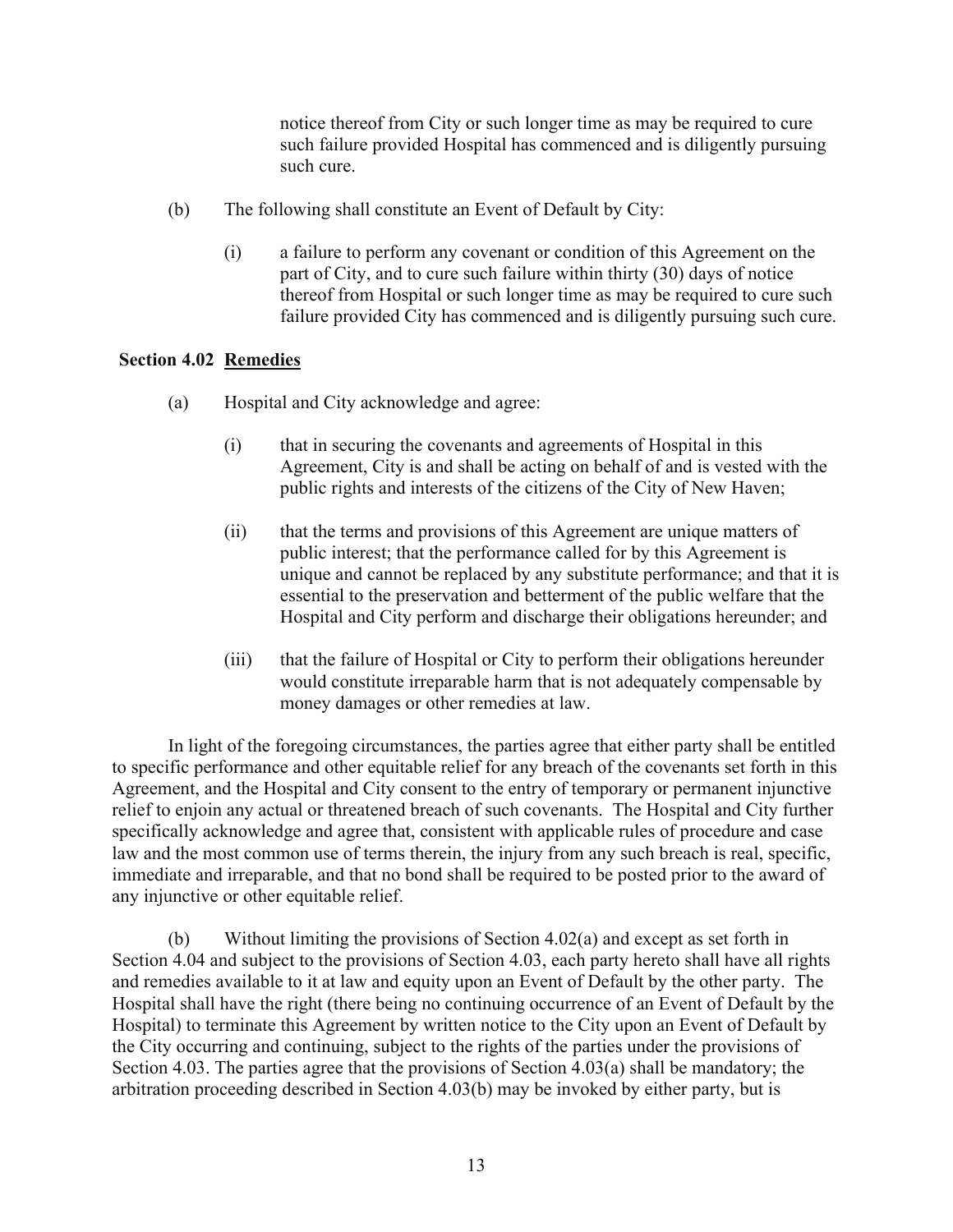mandatory on neither. In the event the Hospital alleges a default by the City on its obligations under Section 3.02, the Hospital is entitled to suspend performance of its obligations under Section 3.01 following delivery of a Notice of Dispute (as defined in Section 4.03(a)) until issuance of the arbitrator's decision or earlier resolution of the dispute in accordance with Section 4.03(a). In the event the dispute is not resolved through negotiation pursuant to Section 4.03(a) within 30 days after delivery of a Notice of Dispute and neither party invokes the arbitration proceeding set forth in Section 4.03(b), then this Agreement shall terminate and be of no further force and effect except as otherwise set forth elsewhere in this Agreement. Hospital's right to terminate this Agreement shall cease upon the City's issuance of a final Certificate of Occupancy for the North Pavilion/Cancer Center and Certificates of Completion for each of the Lot E Project and the Park Street Project.

#### **Section 4.03 Dispute Resolution Procedure**

(a) City and Hospital agree that they shall endeavor to resolve any dispute that may arise under this Agreement through good faith negotiations, prior to submitting to binding arbitration pursuant to clauses (b) through (e) of this Section 4.03. Either party may initiate negotiations by providing written notice ("Notice of Dispute") in letter form to the other party setting forth: (i) the subject of the dispute; (ii) the party's position, (iii) the relief requested, and (iv) whether JAMS or the American Arbitration Association ("AAA") (the "designated arbitration firm") would be the designated arbitration firm in the event the arbitration provision in clause (b) below is invoked. Within five (5) business days of delivery of the Notice of Dispute, the receiving party shall respond in writing with a statement of its position. At the request of either party, representatives of each party with full settlement authority shall meet at a mutually agreeable time and place in the City of New Haven within ten (10) days of the Notice of Dispute in order to attempt to negotiate in good faith a resolution to the dispute.

(b) If the dispute is not resolved in accordance with clause (a) above within thirty (30) days of delivery of the Notice of Dispute or such other time as may be agreed to in writing by both parties, either party may commence binding arbitration. The party filing the demand for arbitration shall name one arbitrator at the time it files a demand for arbitration with the designated arbitration firm, and the other party shall name a second arbitrator within five (5) days of the date the demand is received by the designated arbitration firm. The two arbitrators so selected shall appoint a third arbitrator from a list provided by the designated arbitration firm, within five (5) days' of receipt of said list. If either party fails to name an arbitrator within the time prescribed in this Section or if the arbitrators appointed by the parties do not appoint a third arbitrator within the time prescribed in this Section, the designated arbitration firm shall make the appointment. Such arbitration hearing shall occur in the City of New Haven and shall commence within thirty (30) days of the appointment of the third arbitrator or such later time as the parties shall agree to in writing.

(c) Upon the request of either party, the arbitrators will determine what pre-hearing discovery is necessary or desirable for a full airing of the facts to render a fair and equitable judgment and set a schedule for such discovery. The arbitrators shall issue a written reasoned opinion within thirty (30) days of the arbitration hearing. The decision of the arbitrators shall be binding upon the parties.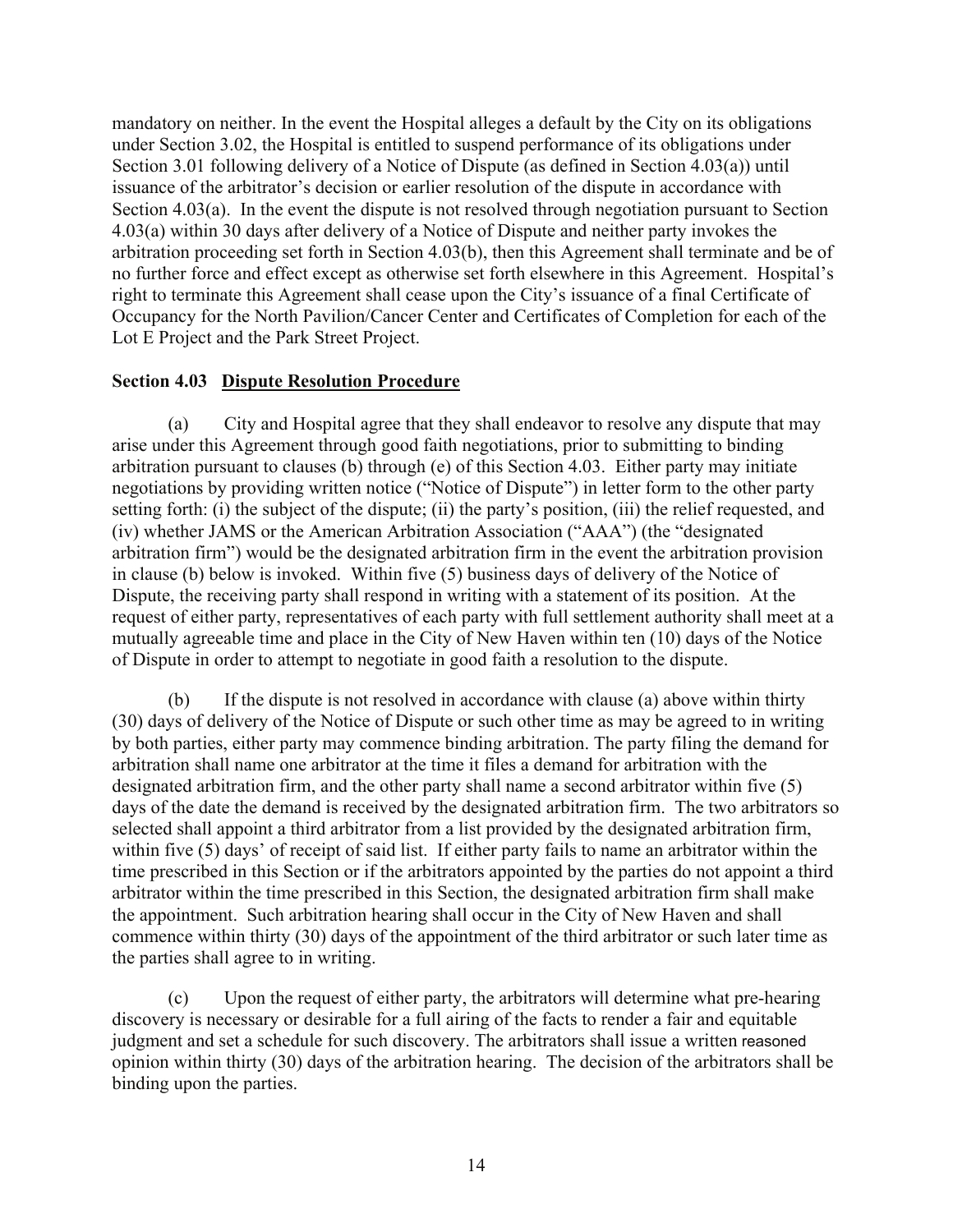(d) This Dispute Resolution provision may be enforced, and any arbitral award may be confirmed and enforced, and judgment entered thereon, in the state or federal courts of Connecticut.

(e) The prevailing party shall be entitled to reimbursement of all costs and expenses incurred in connection with any such arbitration and any judicial review thereof, including, but not limited to attorney's fees.

#### **Section 4.04 Consequential Damages.**

Neither Hospital nor City shall be entitled to indirect, special or consequential damages for an Event of Default.

### **ARTICLE V**

### **GENERAL PROVISIONS**

#### **Section 5.01 Notices.**

(a) Except as otherwise provided in this Agreement, any notice or approval required or permitted to be given under this Agreement shall be in writing and shall be considered to have been given upon the earlier of (i) receipt, (ii) three (3) business days after deposit in the United States mail, registered or certified mail, postage prepaid, return receipt requested, or (iii) day of delivery by hand, and addressed as set forth below.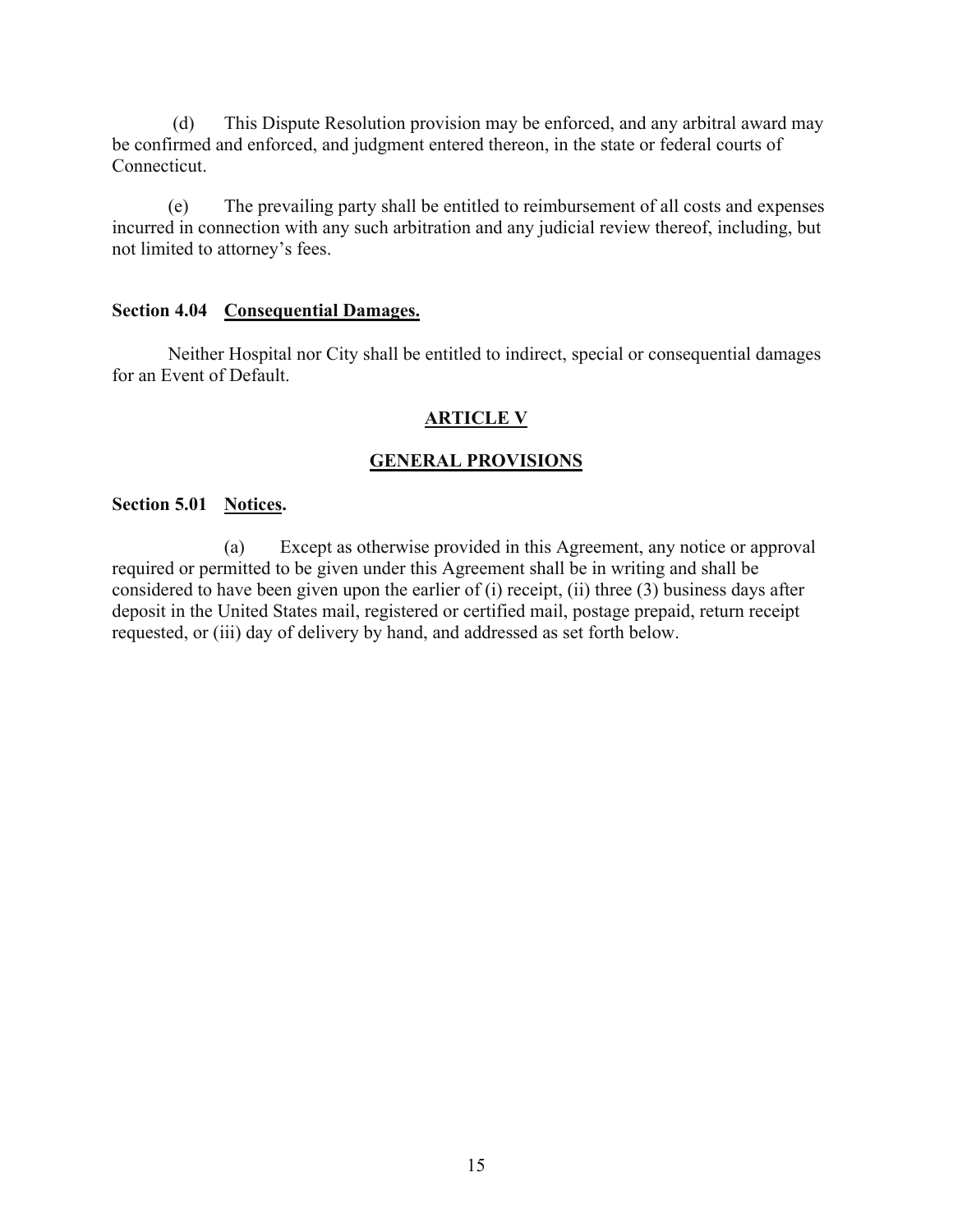#### If to Hospital: Via Hand Delivery:

 Yale-New Haven Hospital, Inc. 789 Howard Avenue New Haven, CT 06510 Attention: Norman G. Roth, Senior Vice President, Administration

Via Registered/Certified Mail:

 Yale-New Haven Hospital, Inc. 20 York Street New Haven, CT 06504 Attention: Norman G. Roth Senior Vice President, Administration

With a copy to:

Susan J. Bryson, Esq. Wiggin and Dana LLP P.O. Box 1832 One Century Tower New Haven, CT 06508-1832

If to City: Economic Development Administrator City of New Haven 165 Church Street New Haven, CT 06510 Attention: Kelly Murphy

With copies to:

City of New Haven 165 Church Street New Haven, CT 06510 Attention: John R. Ward Deputy Corporation Counsel

Joseph P. Williams, Esq. Shipman & Goodwin LLP One Constitution Plaza Hartford, CT 06103-1919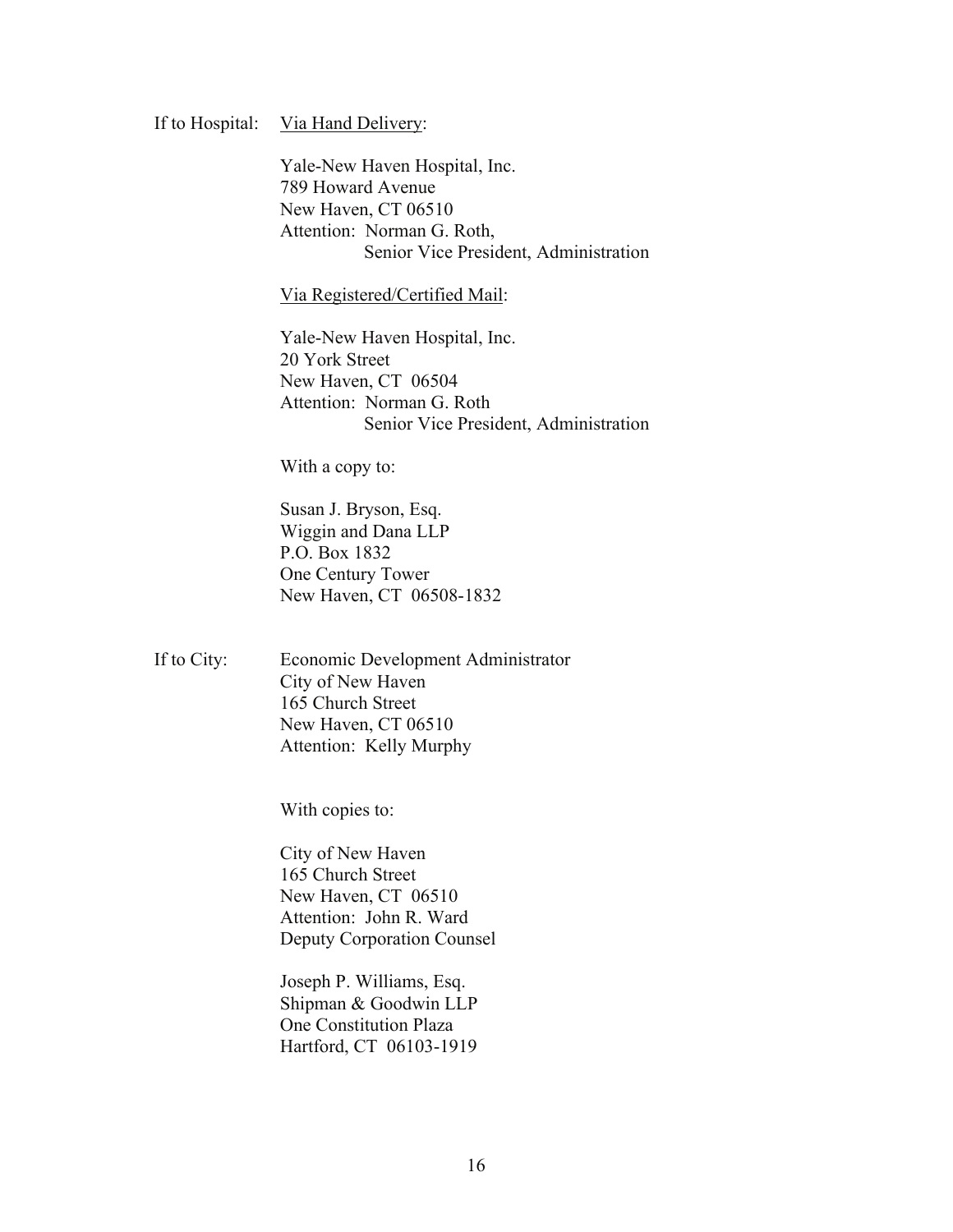(b) Each party shall have the right to change the place or person or persons to which notices, requests, demands, and communications hereunder shall be sent or delivered by delivering a notice to the other parties.

### Section 5.02 No Waiver.

No failure on the part of City or Hospital to enforce any covenant or provision herein contained, nor any waiver of any right hereunder by the other, shall discharge or invalidate such covenant or provision or affect the right to enforce the same in the future. No default shall be deemed waived by either party unless such waiver is in writing and designated as such and signed by such party, and such waiver shall not be a continuing waiver but shall apply only to the instance of default for which it is granted.

### **Section 5.03 Rights Cumulative.**

The rights and remedies conferred upon either party hereby are in addition to any rights or remedies to which either party may be entitled at law or in equity.

## **Section 5.04 Successors.**

This Agreement shall be binding upon and inure to the benefit of the successors and permitted assigns of the respective parties to this Agreement. Notwithstanding the preceding sentence, Hospital shall not be authorized or permitted to assign this Agreement to any other party without the prior consent of City, which may be withheld in City's sole discretion.

## **Section 5.05 Severability.**

If any term, provision or condition contained in this Agreement shall, to any extent, be invalid or unenforceable, the remainder of this Agreement or the application of such term, provision or condition to persons or circumstances (other than those in respect of which it is invalid or unenforceable) shall not be affected thereby, and each term, provision and condition of this Agreement shall be valid and enforceable to the fullest extent permitted by law provided each party shall have substantially received the benefit of the Agreement accruing to it.

### **Section 5.06 Governing Law.**

This Agreement shall be governed by and construed in accordance with the internal laws of the State of Connecticut, without regard to its conflicts of law principles.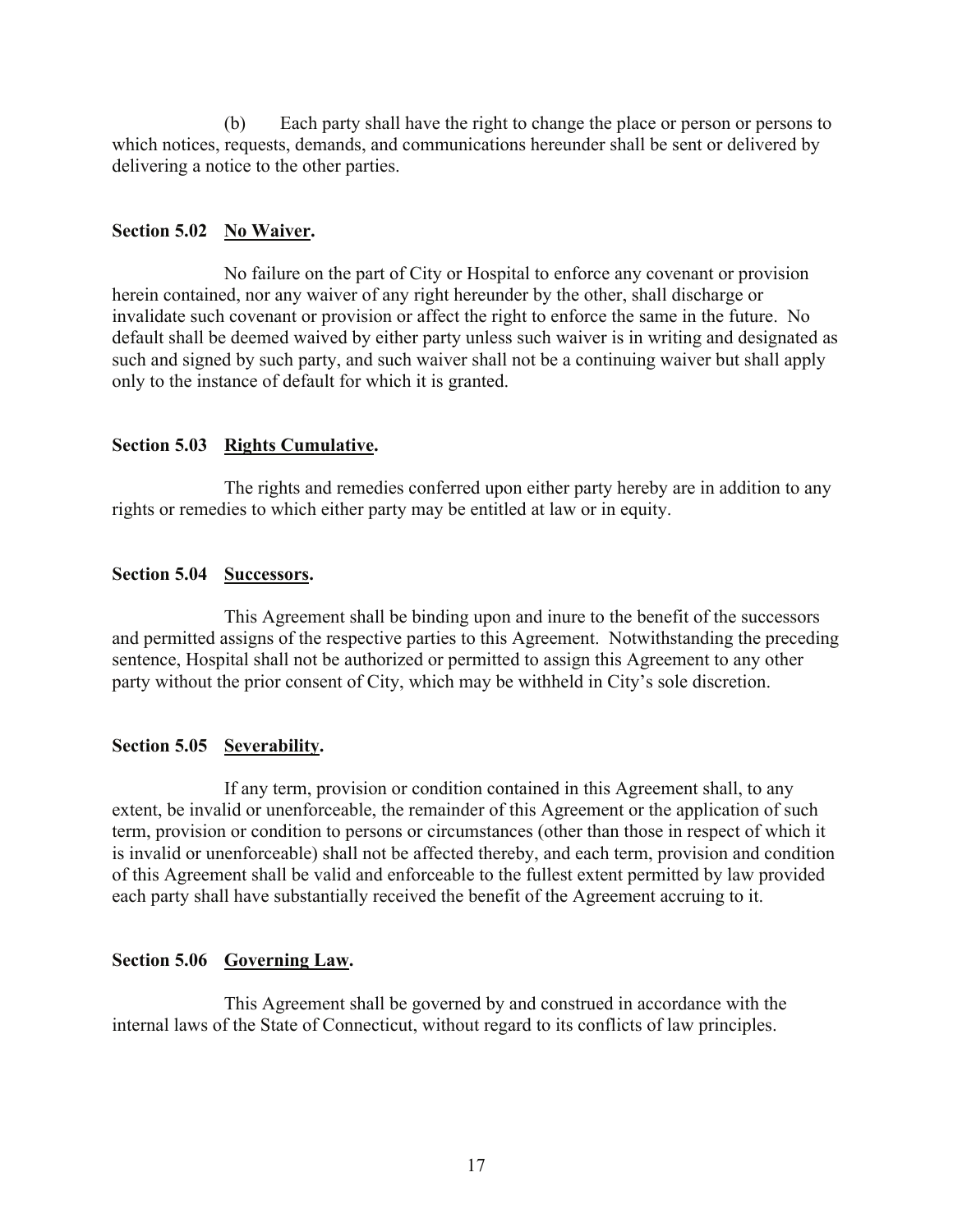#### **Section 5.07 Waiver of Jury Trial.**

EACH OF THE PARTIES HERETO HEREBY IRREVOCABLY WAIVES, AS AGAINST THE OTHER PARTY HERETO, ANY RIGHTS IT MAY HAVE TO A JURY TRIAL IN RESPECT TO ANY CIVIL ACTION ARISING UNDER THIS AGREEMENT TO THE EXTENT PERMITTED BY LAW.

#### **Section 5.08 No Partnership, Joint Venture or Agency.**

Nothing contained herein or done pursuant hereto shall be deemed to create, as among the parties, any partnership, joint venture or agency relationship.

### **Section 5.09 Amendments.**

The parties hereto agree that the provisions of this Agreement may be modified or amended, in whole or in part, only by a declaration in writing, executed and acknowledged by the parties.

### **Section 5.10 Counterparts.**

This Agreement may be executed in counterparts, each of which shall be deemed an original but all of which together shall constitute one and the same instrument.

#### **Section 5.11 Non-Discrimination.**

Hospital covenants that it shall:

 (a) not discriminate upon the basis of race, color, religion, gender, sexual orientation, national origin, marital status or physical disability; and

 (b) comply with all federal, state and local laws in effect from time to time, prohibiting discrimination or segregation by reason of race, religion, color, gender, sexual orientation, national origin, marital status or physical disability.

#### **Section 5.12 Time of the Essence.**

Time is of the essence with respect to the obligations of the parties hereunder.

#### **Section 5.13 Term**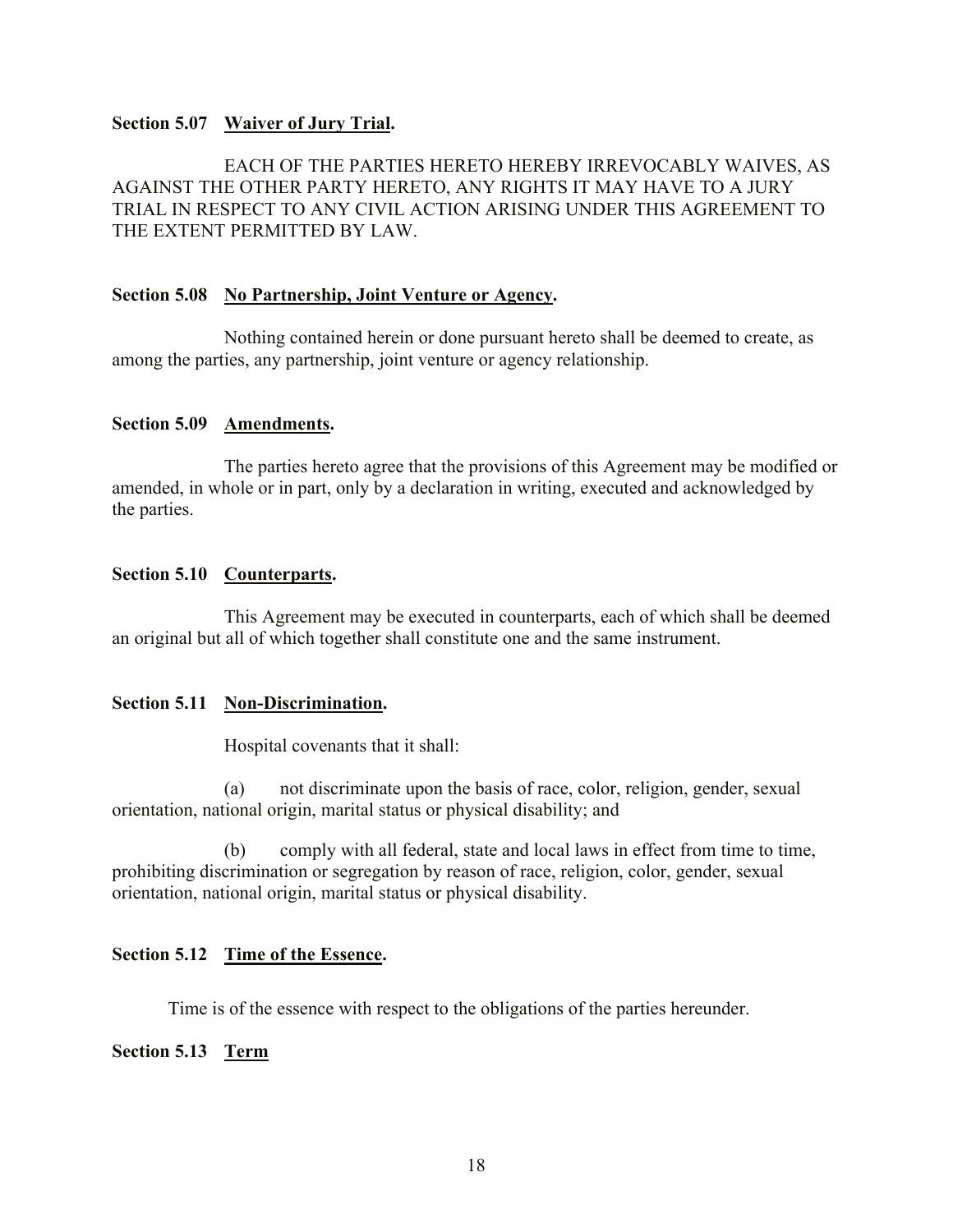This Agreement shall terminate, if not sooner terminated, ten (10) years from the date hereof.

**IN WITNESS WHEREOF**, the parties have executed this Agreement as of the date set forth above.

### **THE CITY OF NEW HAVEN**

 $\mathbf{By:}$ 

 John DeStefano, Jr. Its Mayor Duly Authorized to act herein

Approved as to form and correctness:

 $\overline{a}$ John R. Ward Deputy Corporation Counsel

## **YALE-NEW HAVEN HOSPITAL, INC.**

By: \_\_\_\_\_\_\_\_\_\_\_\_\_\_\_\_\_\_\_\_\_\_\_\_\_\_\_\_\_\_\_\_ Marna P.Borgstrom Its President and Chief Executive Officer Duly Authorized to act herein

Agreed to and accepted as to Sections 3.01 (h) and 3.02 (a), (d) and (e)

NEW HAVEN PARKING AUTHORITY

 $\mathbf{By:}$ Name: Anthony M. Ciarlone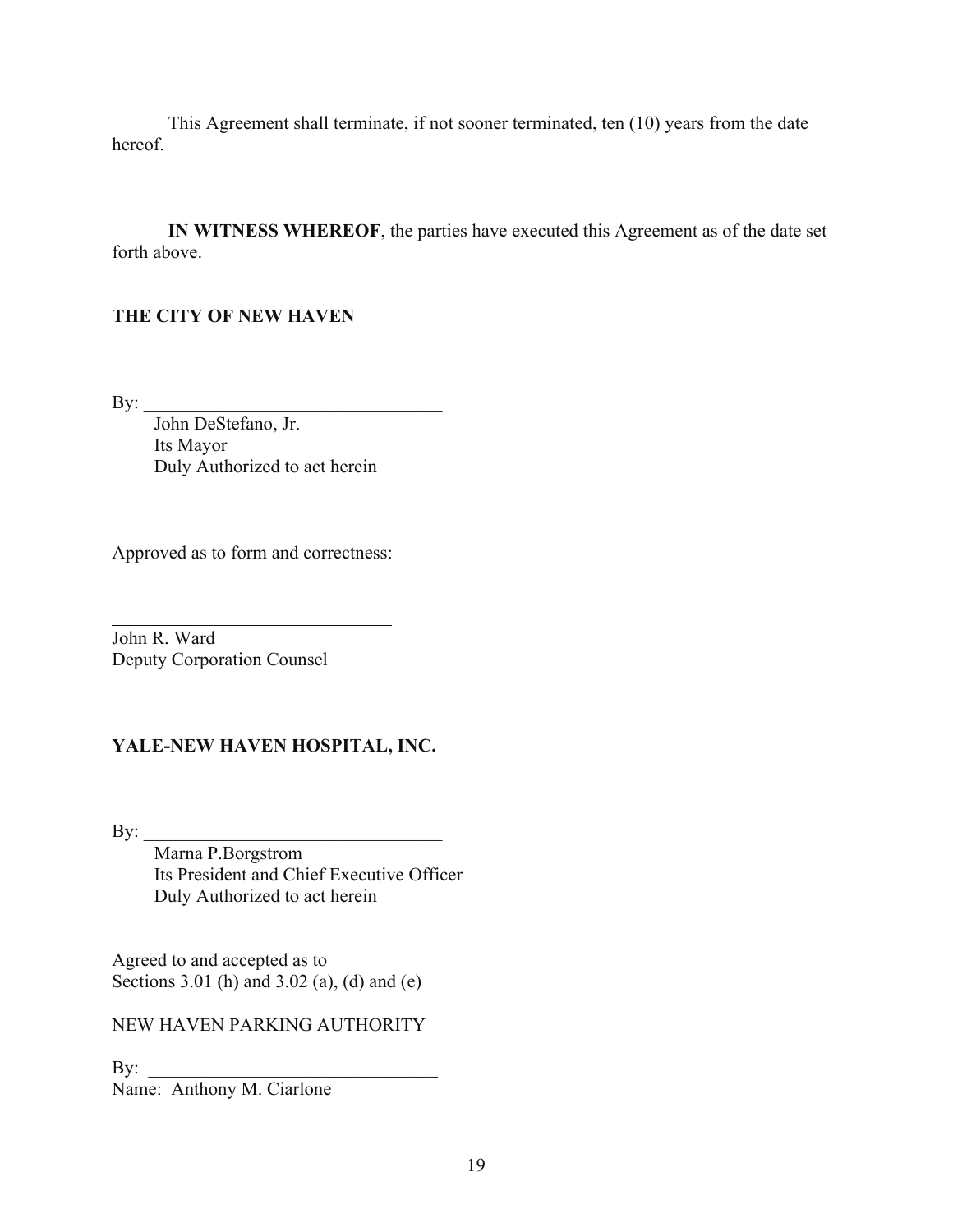Title: Chairman Duly Authorized to act herein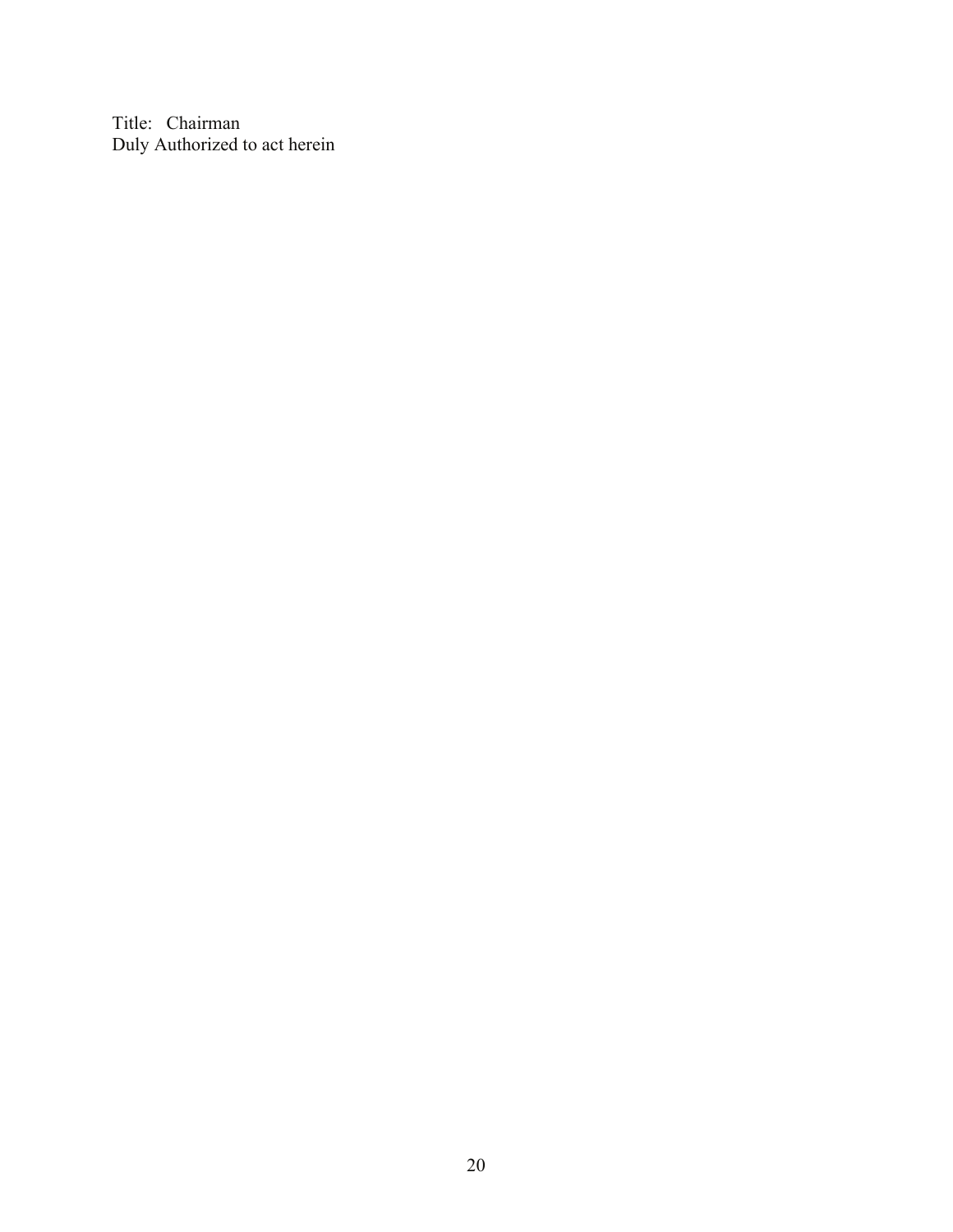# **EXHIBIT A**

PROJECT SCHEDULE